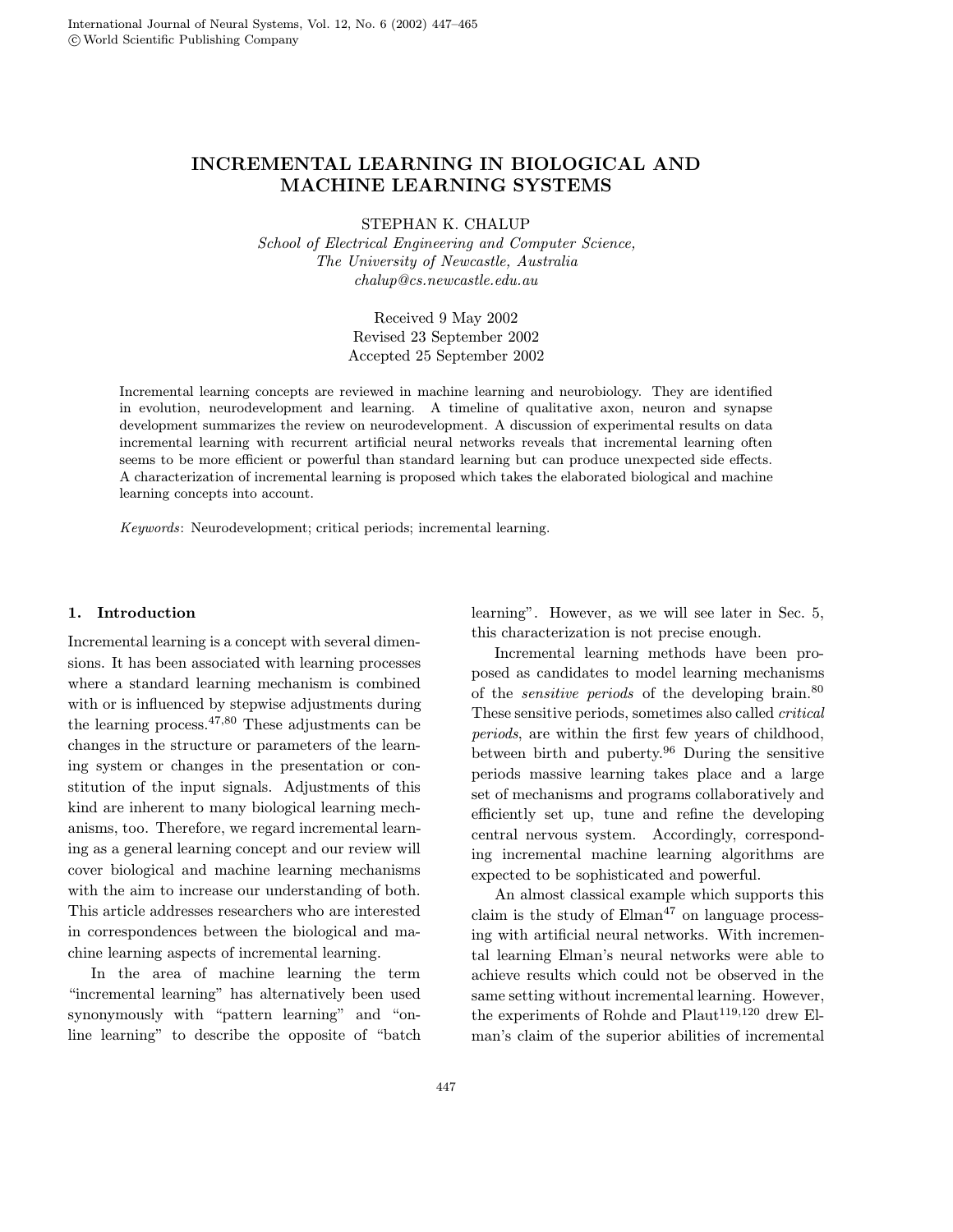learning into question. Therefore, it is apparent that the concept and algorithms of incremental learning still require more exploratory investigation.

To improve our understanding of biological and machine incremental learning, the present article reviews aspects of biological learning mechanisms which are incremental. The aim is to motivate and find a characterization for corresponding machine incremental learning that captures the essence of the biological counterpart as well.

The biological nervous system, and in particular neural connections in the brain, develop according to a well-organized plan.<sup>110</sup> The mechanisms of neurodevelopment build and set up the initial architecture, which then is tuned and refined by a variety of adaptive or learning mechanisms.<sup>77</sup> The fundamental organizational plan for all this activity is encoded in the genes and is a product of long-term phylogenetic adaptive processes of the genome. From the viewpoint of an individual, the biological structure and functionality of the central nervous organ (brain) has therefore been established or 'learned' in three time phases:

(I) Evolution: Evolution operates on the largest time scale of our model. Significant evolutionary changes in a population take many thousands of years, while every individual only lives for an almost negligibly short period of time. During the time phase of evolution the structure of the genome undergoes a process of phylogenetic learning which is based on evolutionary concepts such as selection and mutation.

(II a,b) Neurodevelopment: Within the prenatal (IIa) and the sensitive (postnatal) phases (IIb) of neurodevelopment the neural structure of an individual brain is established by massive constructive learning mechanisms which are typical for this time phase. Most of them do not reappear later in life and are critical for the acquisition of several sensory and cognitive abilities, including emotions and language. $96$ Neurodevelopmental processes are controlled by genetic regulatory programs and shaped through learning in interaction with the environment. This relatively short period of time links ontogeny and phylogeny.

(III a,b) Learning: The final individual neural system is able to learn, that is, to adapt its parameters according to both its current internal state and in interaction with the environment. It is essentially the fine-tuning and modulation of connections and other parameters established during neurodevelopment. The ability to learn has influence on the rate by which genes of a specific individual are passed to the next generation. This nests the phases of individual life and learning (ontogeny) into the tree of evolution (phylogeny). Learning is closely related to memory and involves short-term (IIIa) and longterm (IIIb) processes. $8,56$ 

Timephases (II) and (III) together can be interpreted as ontogenetic learning, that is, learning during the lifetime of an individual in contrast to phylogenetic learning. Phylogenetic and ontogenetic learning can be further distinguished from sociogenetic learning where the learned behavior is social culture which is accumulated within a group's lifetime.<sup>4</sup> The above model takes the viewpoint of an individual and distinguishes conceptionally and functionally different phases of learning in the establishment of an individual nervous system. The phases of neurodevelopment (II) and learning (III) operate on the same time scale and they have some mechanisms in common, for example, Hebbian Learning.<sup>37</sup>,<sup>67</sup> However, we treat them as different phases because there are essential differences in their underlying neurobiological and regulatory mechanisms. In particular, we see phase (II) more associated to the setup of the central nervous organ while phase (III) is more associated with its refinement.

The following sections review some of the most well-known facts about evolution (Sec. 2), neurodevelopment (Sec. 3) and learning (Sec. 4) with the aim of finding a biologically motivated characterization of (machine) incremental learning which will be proposed in Sec. 7. Before that, traditional machine learning concepts related to incremental learning are reviewed in Sec. 5 and an overview of key experimental work is given in Sec. 6. The article concludes with a summary in Sec. 8.

## 2. Evolution

The longest time phase of the above mentioned three time phases is evolution. The algorithms of evolutionary computation have been successfully applied as optimization algorithms for a large variety of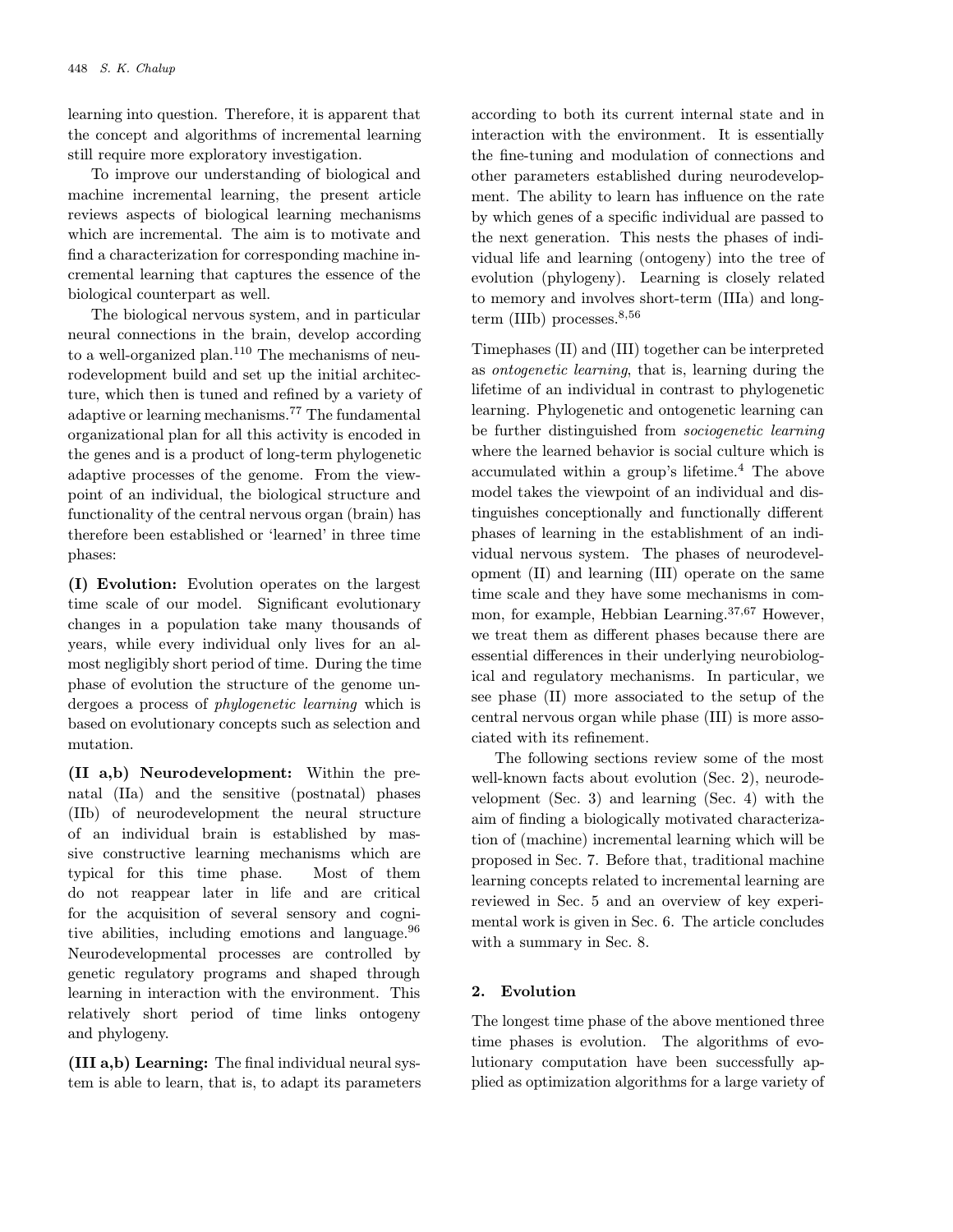engineering tasks.<sup>126–128</sup> However, there have also been intentions to employ evolutionary algorithms as abstract models of biological evolution, see for example Refs. 69 and 70. This is reflected in the shared vocabulary of the biological theory of evolution or genetics and the terminology of evolutionary computation. $38,52$  Atmar<sup>4</sup> does not agree with the widespread opposition to accepting simple evolutionary optimization algorithms as an interpretation of Darwinian<sup>35</sup> evolution. He claims this opposition is caused by a misinterpretation of evolution theory. Instead of focusing on the complexity of isolated structures built by evolutionary trial-and-error, such as genes, neurons or processes such as recombination or the representation of individuals, it would be more appropriate to emphasize those processes that optimize and evaluate the whole of the evolving structure. According to  $Atmar<sup>4</sup>$  the essential mechanisms of evolution can be stated in rather simple terms. To formalize the process of evolution of a population within a single generation he proposes a sequence of four mappings between a genotypic coding space  $G$  together with an input alphabet of environmental symbols I and a phenotypic behavioral space P:

$$
I\times G\stackrel{e}{\to}P\stackrel{s}{\to}P\stackrel{r}{\to}G\stackrel{m}{\to}G\,.
$$

The first map, epigenesis  $(e)$ , is many-to-one and translates each genotype into a phenotype. The processes of selection within the local population are described by the map  $s$ . Mapping  $r$  describes genotypic representation within the population prior to reproduction. Mutation  $(m)$  includes random and directed coding alterations including repair and recombination. The process of evolution progresses through indefinite repetition of these four  $maps.$ <sup>4,52</sup>

#### 2.1. Evolution of nervous systems

On the time scale of evolution all the chemical and basic hardware, as well as the overall concepts of the central nervous system, evolved over a long period of time. Evolution theory assumes that life on earth began several thousand million years ago and the cerebral cortex of mammals evolved from the primordial cortex of amphibians and reptiles about 300 thousand million years ago. $11,97$  According to Roth and Wulliman<sup>122</sup> most of the basic elements of the central nervous system, such as neurotransmitters,

neuropeptides, ion-channels, receptors and transport molecules are evolutionarily older than neurons and nervous systems. Neurons emerged to enhance the functionality of these previous substances and structures, by binding them functionally together. At a later stage central nervous special organs (brains) evolved by applying the same principle to neurons and glial cells. Two groups of nervous systems evolved, one with and the other without central nervous special organ. The class of vertebrate nervous systems is one of four subclasses of the class of nervous systems with a brain. In vertebrate nervous systems, the brain rostrally directly connects to a dorsal nervous tube.<sup>122</sup> The brain consists of a large number of organizational modules. Tooby and Cosmides<sup>139</sup> claim these evolved because they were appropriate for certain tasks essential for the survival of our ancestors. Primates have, compared with other mammals, relatively small limbic structures but a relatively larger isocortex.<sup>30,50</sup> This can be explained by the following interaction between the mechanisms of evolution and neurodevelopment which determines relative size of brain modules:

> " ... if a species gains extra cycles of neurogenesis across the course of evolution, the greatest relative enlargement occurs in the parts of the brain that develop relatively late  $\ldots$   $\overline{10,32,51}$

### 2.2. Artificial models of the evolution of nervous systems

One might propose that the evolution of nervous systems can be roughly modeled by hybrid systems which combine techniques from evolutionary computation with models from computational neuroscience such as artificial neural networks. To evaluate this type of proposal we briefly review some of the key studies and systems available in that area.

Several reviews show that evolutionary artificial neural networks have been investigated and applied successfully in recent years.<sup>104,125,142,146</sup> According to  ${\rm Yao^{146}}$  evolution in artificial neural networks can include adaption of connection weights (an alternative to standard network training, see Ref. 92 and 121), evolution of architectures (topology and activation functions) and evolution of learning rules (adaption of learning parameters). The evolution can take place on all three levels simultaneously. For example,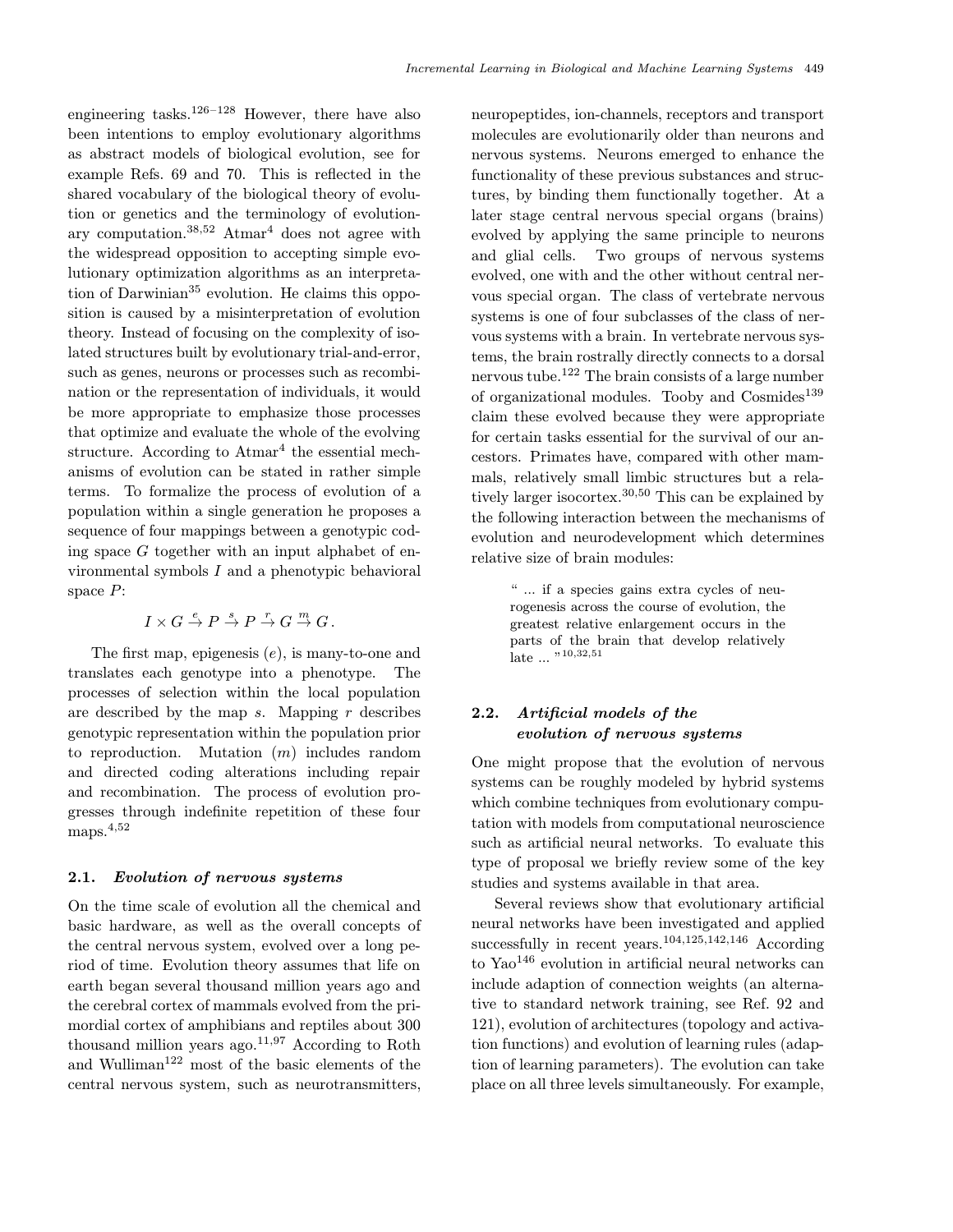the evolution of the learning rule can interact with the evolution of the architecture.

An early example of combining artificial neural networks and evolutionary algorithms is the study "Designing Neural Networks using Genetic Algorithms" by Miller.<sup>93</sup> Neural networks were represented as connection matrices and every network (phenotype), corresponding to one of the connection matrices, was trained on the xor–task to produce a fitness determined by the error on the test set. Based on this fitness the population of matrices (genotypes) was then modified using the operators of a genetic algorithm.

EPNet and ENZO are evolutionary systems for evolving the topology and the connection weights of artificial neural networks. EPNet was proposed and described by Refs. 147 and 148 and information about different versions of ENZO can be found in Refs. 17–19. The name EPNet stems from the technique Evolutionary Programming which is an evolutionary algorithm without crossover operator.<sup>53</sup> ENZO is an acronym for the German name Evolution¨arer Netzwerk Optimierer. Both systems use a form of Lamarckian learning where the trained connection weights are passed to the new generation where they are employed as initial weights. Braun  $et\ al.<sup>18</sup>$  report that Lamarckian learning could improve training times by 1–2 orders of magnitude and in some cases the Lamarckian approach was even necessary to solve the learning task. In EPNet networks are trained by a hybrid method including modified backpropagation learning; that is, standard backpropagation with adaptive stepsize and simulated annealing. ENZO employs resilient backpropagation learning  $(RProp)$ .<sup>118</sup> Comparisons of  $EPNet$ and ENZO and larger studies using these systems are not known and would be difficult to obtain due to very long training times which rapidly increase with growing network size.

An alternative approach to model the interaction of evolution and learning is the study of Batali.<sup>9</sup> He focuses on training recurrent networks and evolves the set of initial weights. The learning ability of recurrent nets is typically very sensitive to the selection of their initial weights. Batali argues that for successful training it is necessary to start with initial weights which have an "innate bias" that gives them enough flexibility and the ability to learn. He

draws parallels with the learning ability of biological neural networks during their sensitive periods and points out that the initial learning ability of recurrent nets can degrade after a longer period of training. In Batali's approach the initial weights are reset to their initial values at the end of training before they are passed to the new generation. Therefore, his approach is different from Lamarckian learning as it was employed for reasons of efficiency by EPNet and ENZO.

From a practical point of view, attempts to obtain a large general purpose evolutionary learning system, with systems such as EPNet or ENZO, have led to a dead end, due to training times which are too long. Modular systems could provide a solution, given that separately trained network modules already exist, and only a smaller number of connections remain to be evolved.

It is well-known that modularity is a common concept in biological nervous organs too. For example, Brodmann<sup>20</sup> found that the isocortex is divided into cytoarchitectonic regions, the now so called Brodmann areas, which are related to specialized cortical functions. Mountcastle $94$  proposed that distributed activity in selected sets of brain modules implements higher cognitive function. Comparisons across species show that, for reasons of efficiency, biological brains become more modular, with increasing size of the isocortex.<sup>75</sup>

There are at least two approaches to modular systems in artificial neural networks: modular neural networks and neural ensemble networks. Modular neural networks<sup>5,130</sup> consist of autonomous modules which are smaller neural networks with specialist abilities. The artificial modules exchange information only by way of their inputs and outputs. The concept of modular neural networks is more general than that of neural network ensembles which are sets of neural networks that are all trained on the same task, either in sequence or simultaneously,  $87$  while a suitable combination of the outputs of the networks is taken to obtain better results than by taking the output of one network alone.<sup>130</sup>

#### 2.3. Discussion

The above review on evolution or phylogenetic learning in biology and machine learning has raised questions about the emergence of modular structure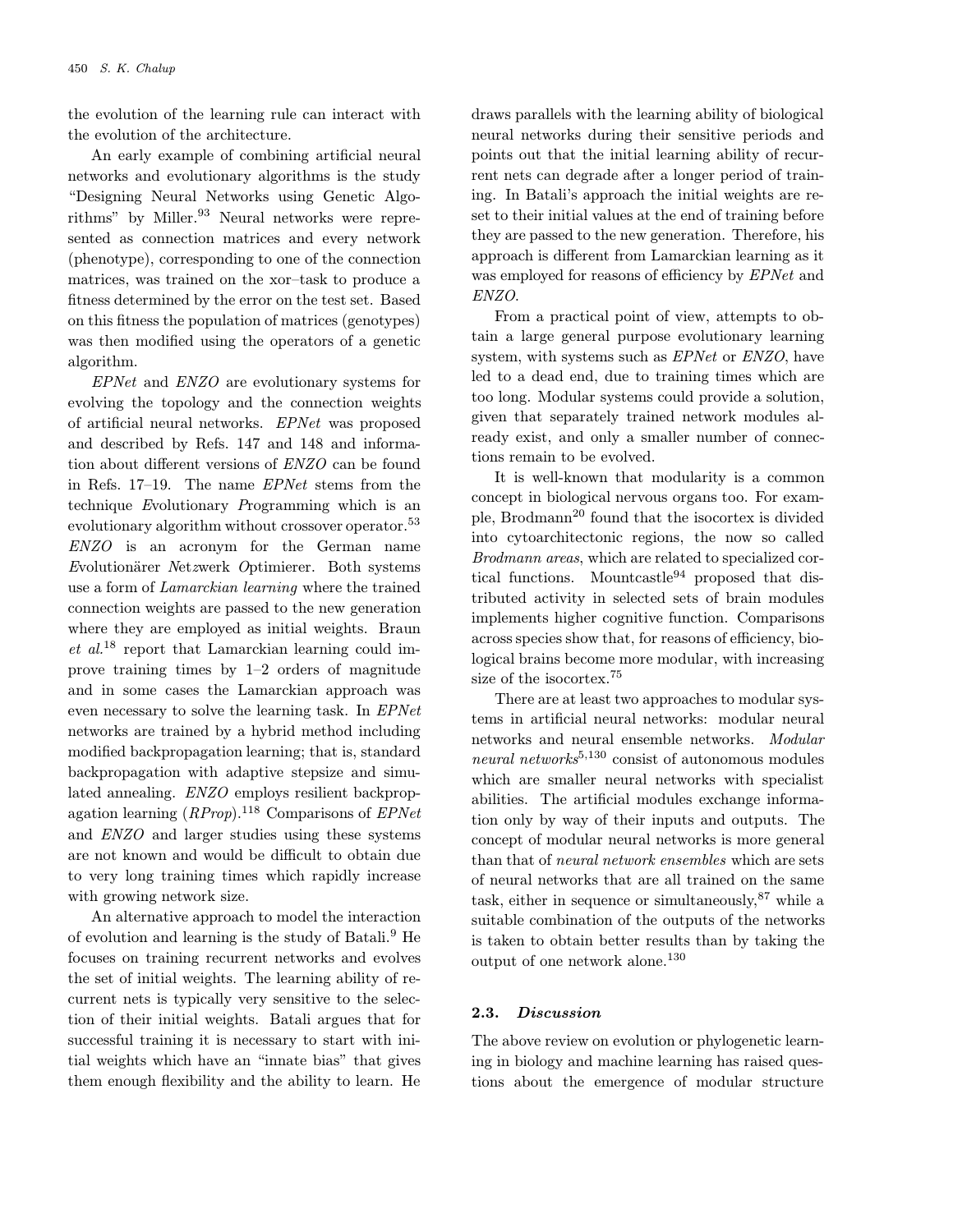and relative module sizes. This is of relevance for incremental learning in large systems. In cognitive science and evolution biology the concept of general purpose learning systems for modeling the computations of the brain in under discussion. For example, Gallistel<sup>58</sup> proposes to replace the idea of a general-purpose learning system with adaptively specialized learning modules. The modules would only have some elementary computational processes in common. These would be required for manipulating neural signals in accord with the laws of arithmetic and logic, and for storing and retrieving the values of variables. Gould and  $\mathit{Marler}^{64}$  express the view that these modules have a task specific structure that we see in instinctive behaviors. To understand and detect the modules in the human learning system Tooby and  $\text{Cosmides}^{139}$  suggest that investigators reverse engineer the brain to find why the brain was built and which specific families of computations the brain evolved to accomplish. This approach is based on knowledge of evolutionary biology and takes into account ancestral activities, selection pressures and the environments where our ancestors evolved. On the contrary Finlay  $et~al.^{51}$  and Clancy  $et \ al^{31,32}$  argue in favor of the concept of general purpose-learning and suggest that "structure leads function":

> " ... the form of these sensory, motor and cognitive systems are the result of competitive recruitment of processing resources from a super-abundant pool of cortical neurons made available more or less at the same time.  $\ldots$  "

#### 3. Neurodevelopmental Phases

 $Rakic<sup>111</sup>$  proposes that understanding the principles and mechanisms controlling the production of cells destined for the cerebral cortex may be the key to understanding human intelligence. The developmental time phase, where large constructive processes establish the structure of the central nervous system, consists of a prenatal part (IIa) and a postnatal part (IIb). Several incremental learning processes occur in parallel and these are still not completely understood. Some of the processes are genetically predetermined<sup>140</sup>; however, interaction with the environment is a crucial part of the developmental phase. This must therefore be regarded as a phase of massive learning. Connections are established during the developmental process via different forms of axon guidance (cf. Chap. 4 of Price and Willshaw<sup>106</sup> or Chap. 9 of Brown *et al.*<sup>22</sup>) and other more local activity dependent mechanisms which refine the precision of the connection. $2,106$  Connections in this context include projections, which connect large regions or modules of one brain region to another through thousands of fibers (e.g. thalamocortical information processing $25,39,90$ .

Some of the information the organism receives in the developmental phases, for example, via motherchild interaction, is essential for its later life. If certain stimuli and information are not properly received during these sensitive periods, the organism will lack important abilities and may not be able to survive. The sensitive periods are unique in that they do not reappear in later stages of life. If certain aspects of vision<sup> $71,76,143$ </sup> and language<sup> $73,85,100,102$ </sup> are not acquired during the sensitive periods, they cannot be learned anymore at later stages of life. The  $\text{collection of Birdsong}^{12}$  contains more details on the sensitive periods' influence on first and second language acquisition. Sensitive periods are not restricted to humans but have been similarly observed in animal studies, see for example Refs. 13, 81 and 88.

We propose one of the keys for understanding biological incremental learning, as it appears during the sensitive periods, is to analyze the time structure of the main mechanisms of the neurodevelopmental setup process. For that purpose we collected a number of studies that shed light on the timeline of cortical neurogenesis. As an outcome, we summarize the qualitative time structure of the development of different neuron components in a roughly interpolated timeline in Fig. 1.

Most of the results and experimental data that were used for the present review were reported by Rakic and colleagues from experimental studies with rhesus monkeys (e.g. Refs. 110 and 111). Similar results were predicted by the regression model that was employed by Clancy, Darlington, Finlay and colleagues.  $30,34,50$  In their study about 40% of the data was backed up by experimental results. Another review which summarized neurodevelopmental concepts was given by  $Quinlan.<sup>108</sup> Rakic<sup>110</sup> reports that the prenatal gen$ esis of cortical neurons in primates lasts approximately 60 days starting from the fortieth embryonic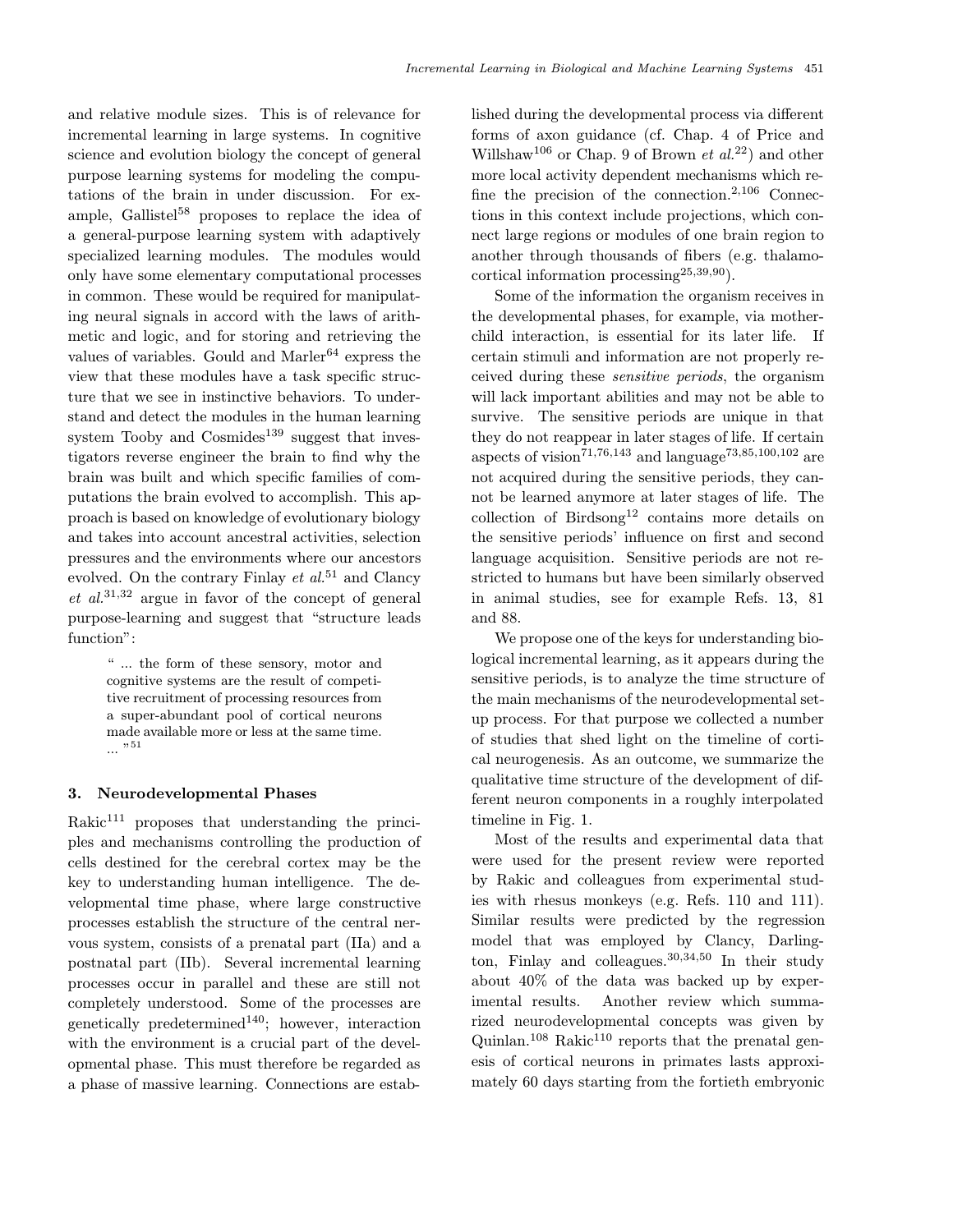

Fig. 1. We have derived a hypothetical timeline of quantitative neuron (dotted line), axon (continuous line) and synapse  $(dashed line) development in the cortex. The experimental data was reported by Rakic<sup>110</sup> in the case of the same makes.$ The number of neurons and axons grows fast, while the number of synapses slowly starts to increase later. The amount of synapses continues to increase even when the number of axons and neurons is already decreasing during the "sensitive periods".

day (E40). Primates acquire all their neurons within that period before birth and almost no isocortical neuron is generated at any time later.<sup>109</sup> Neurogenesis involves strategies of nerve cell differentiation. These depend on the regularization of transcription proteins by signals within the cell itself (control by cell lineage) or by signals received from neighboring cells (control by induction); see Ref. 77. Neurons migrate after their birth at the ventricular side of the cortex, along scaffolds of glial cells, radially outwards into one of the six cortex layers (cf. Table 1).

Axons often grow along a complicated path where they meet other neurons which they ignore, connecting only to the target neuron.<sup>23</sup> They form synapses with up to 1000 other neurons and are finally precisely connected with specific neurons or parts of them. The period of fast increase of the number of axons follows shortly after the period of growth of neurons and lasts until birth. During the course of development, and in particular at birth, most brain structures in higher vertebrates possess many more neurons and axons than in adulthood. For example the newborn monkey has about  $200 \times 10^6$  calossal axons and the adult has only  $50 \times 10^6$ . Soon after birth a period of fast axon loss begins. The loss rate within the first three weeks is extremely high (50 axons per second) and then slows down (to 5 axons per second) until puberty.<sup>83</sup>,<sup>84</sup> Axon loss occurs after topographical and columnar organization and when precise connections have been achieved. It is involved mainly in synaptic reorganization on a local rather than global level.

After a period of fast axon loss, a period of programmed cell death of neurons (apoptosis) starts.<sup>99</sup>,<sup>101</sup> It causes a significant decrease in the number of neurons over a short period. Depending on the brain area, there are about 35%–60% more neurons in the fetal monkey than in the adult monkey; that is, nearly half of all neurons will die.<sup>110</sup> Apoptose of neurons is a process of genetically programmed cell death. For example, in different individuals of the nematode worm Caenorhabditis elegans, the same cells always die. Some of them die even before they start neural processes.<sup>134</sup>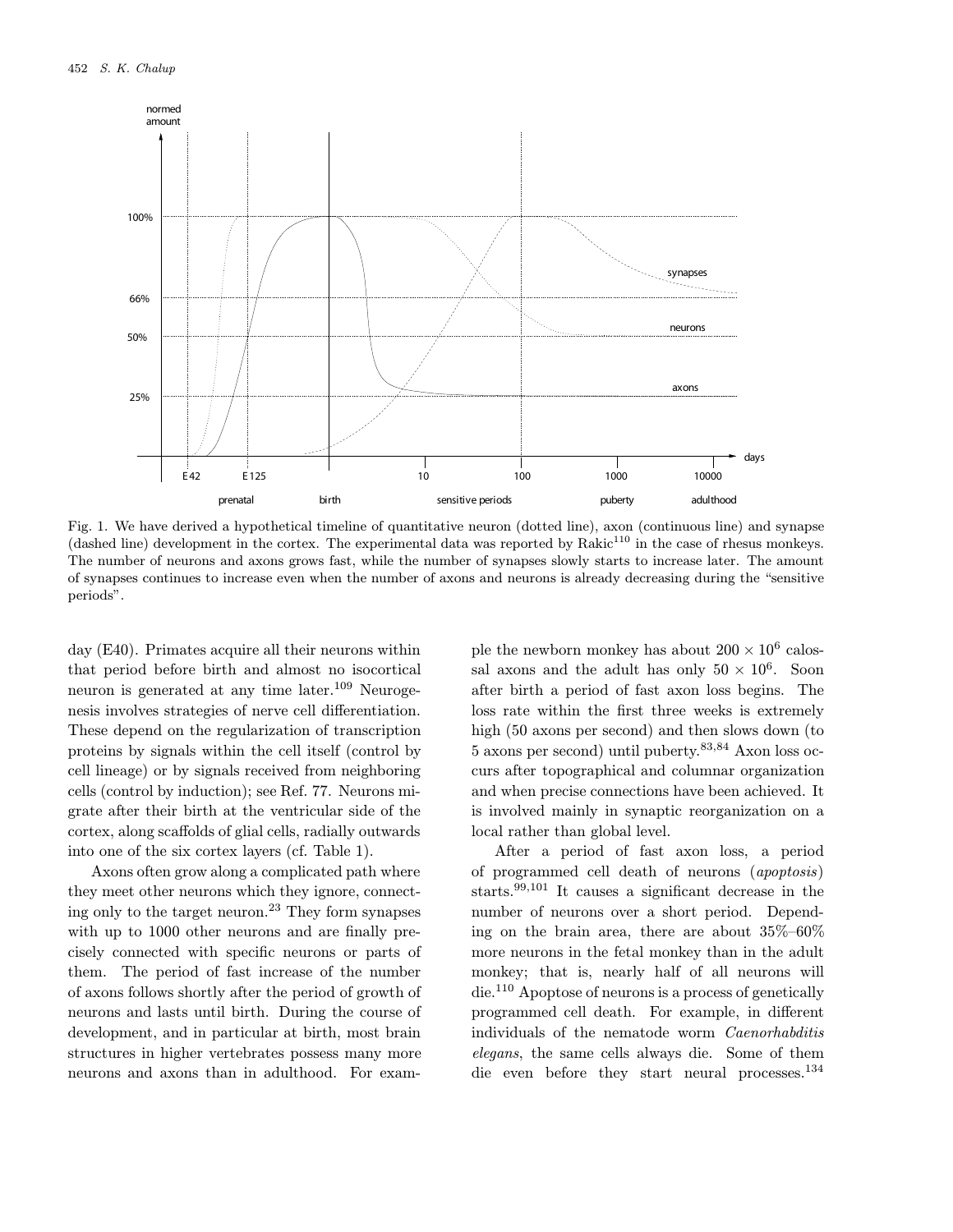| Layer | Cell types                                                                              | Functionality and connectivity                                                                                       |
|-------|-----------------------------------------------------------------------------------------|----------------------------------------------------------------------------------------------------------------------|
| -1    | Apical dendrites of the pyramidal cells and<br>axons of stellar cells, only a few cells | Local connections of neighboring neurons                                                                             |
| и     | Small pyramidal neurons                                                                 | Long-distance cortico-cortical connections                                                                           |
| Ш     | Small/medium pyramidal neurons and interneurons                                         | Short-distance cortico-cortical connections                                                                          |
| IVa   | Small stellar neurons, small pyramidal neurons                                          | Cortical interneurons (inhibitory and excitatory),<br>thalamo-cortical afferences (vertical entry)                   |
| IVb   | <i>Stellar neurons</i>                                                                  | Cortical interneurons                                                                                                |
| V     | Large pyramidal neurons                                                                 | Projection to subthalamic structures (basal ganglia, brain stem),<br>short and long-distance cortico-cortical fibres |
| VI    | Small (fusiform) pyramidal neurons                                                      | Cortico-thalamic efferences                                                                                          |

Table 1. The six cortex layers counted from surface I to inside VI. Each layer has its characteristic type of neurons and fibers.<sup>77</sup>

Brown *et al.*<sup>22</sup> give a general overview about how developing neurons can die. This overview includes target-dependent neuronal death, death of newly generated neurons, developmentally programmed neuronal death and death removing whole populations of neurons.

During development the periods of axon loss and apoptose coincide with a period of rapid synaptic production, rather than synaptic elimination. Synaptic density in monkey brains increases quickly during the first 2–3 months of life, until it reaches a 30%–40% higher level than in the adult; see Refs. 15, 110 and 112. A "plateau" phase of high synaptic density lasts for about two years.<sup>15,16</sup> It is followed by a 2–3.5 year period of loss of approximately 2,500–  $5,000$  synapses per second.<sup>14</sup> Synaptogenesis with initial overproduction and subsequent elimination appears synchronously for synapses and neurotransmitter receptors.<sup>86</sup> It occurs following a well determined schedule in several brain areas and is correlated to the emergence of specific cognitive functions.30,<sup>72</sup>

Connections developed prenatally are refined postnatally and to a lesser degree already in the prenatal phase, by activity-dependent mechanisms which work in response to sensory input.<sup>78</sup>,<sup>106</sup> At the intersection of time phase (IIb) and (IIIa) two different processes overlap and occur in parallel: competitive synaptic elimination and learning. Both involve the same principle which is related to Hebb's hypothesis.<sup>a</sup> We have a quantitative and a qualitative change of synapses in the neural network. It involves neurotransmitters, second messengers and differential gene expression, that is, an interaction of short-term, long-term and very long-term processes. More details about these processes can be found for example in the book of Kandel *et al.*<sup>77</sup>

Apart from the soma, the axon and the synapses, dendrites are another important part of the biological neuron.<sup>91</sup> Quartz and Sejnowski<sup>107</sup> pointed out that dendrites play a more active role than traditionally believed; these are dynamic structures whose growth depends on many factors. A neuron with active dendritic segments can perform tasks similar to artificial hidden layer networks. Dendrites grow slowly and act on a longer time scale than axons. Since dendrites are the cell parts which have most of the synaptic contacts with other neurons, synaptic changes are closely related to dendritic changes. It has been proposed that dendrite morphology is also responsible for long-term memory.<sup>145</sup> Therefore, in our model, we count dendritic changes as synaptic changes, rather than as axonal changes.

If we summarize the above reviewed data and roughly interpolate it, we obtain a hypothetical, schematic timeline for neurogenesis, apoptose of neurons, axon growth, axon loss, synaptogenesis and synapse elimination. The result is depicted in Fig. 1 (cf. Ref. 27). The section of the timeline between birth and puberty consists of a speculation

<sup>&</sup>lt;sup>a</sup>Hebb's hypothesis<sup>67</sup> postulates that synapses between neurons are strengthened if pre- and postsynaptic activation occurs synchronously. In artificial neural networks often a modification of Hebb's original rule is realized: Synapses between synchronously active neurons are strengthened while other synapses are weakened. Hebbian learning in the brain is realized by NMDA receptors, for example in the hippocampus, cerebellum and visual system.<sup>37</sup>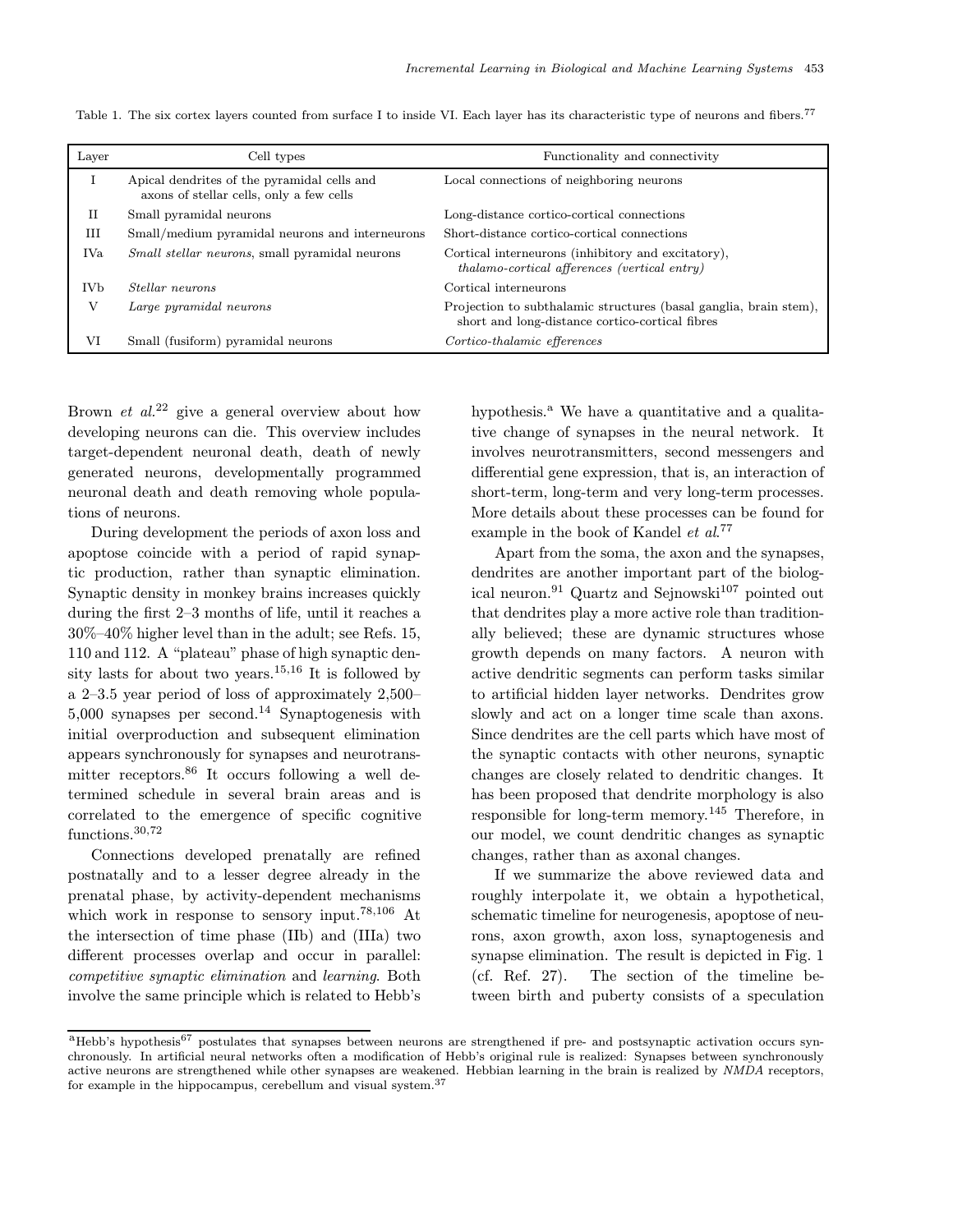which, to our current knowledge, is not experimentally confirmed. The time scale of the timeline covers a 165 day period of gestation, followed by a postnatal period of about three years to sexual maturation. This corresponds to data observed in the case of rhesus monkeys (cf. Ref. 110 and 111). There are quantitative changes between different brain regions and across species. However, recent statistical analyses in the studies of Clancy, Finlay and colleagues  $30-51$ indicate that the qualitative picture is virtually invariant and can almost certainly be extrapolated to humans. For humans, the picture would therefore be qualitatively identical, but stretched, due to a 280 day period of gestation and a much longer period until sexual maturation.

The review of the relative time structure of the development of neuron components identifies a "biological incremental learning algorithm" which works as follows:

- (i) Fast growth of the number of neurons.
- (ii) Fast growth of the number of axons.
- (iii) Slow synaptogenesis which continues.
- (iv) Very fast axon loss.
- (v) Slow apoptose of neurons.
- (vi) Slow synapse elimination.

The essential principles of this algorithm are timing and initial overproduction and subsequent elimination. It is partially determined by genetic regulatory programs and partially by activity dependent interaction with the environment.

#### 4. Learning

Learning during the lifetime of an individual is generally referred to as ontogenetic learning. From the viewpoint of cellular and molecular neurobiology learning is essentially the fine-tuning of developed synapses or dendrites through experience.<sup>22,77,145</sup> It begins approximately at the end of the first stage of neurodevelopment (i.e., stage IIa) after initial synapse formation, controlled by genetic regulatory and early developmental processes, has been completed. Several processes are involved: for example, long-term potentiation, long-term depression, and changes to the synapse as associated with the NMDA receptor. The outcomes of learning are different kinds of short-term or long-term memory which can be either implicit and unconscious for motor skills or explicit and conscious for remembering things. In humans, three stages of memory can be distinguished<sup>7,132,145</sup>:

- *Sensory memory:* Information from multimodal sensory fiber collaterals is integrated by neurons in the brainstem and triggers acetylcholine to be released into specific regions of the cerebral cortex and hippocampus. This control mechanism of ongoing sensory processing and the attention level are updated every 150–700 ms.
- *Short-term memory*: Prolonged acetylcholine elevation at specific cortical sites for stimuli that have been allocated a greater degree of attention.
- Long-term memory: A variety of long-term changes at synapses and dendrites triggered by recurring intervals of enhanced acetylcholine release.

As we have already pointed out, "learning" and its connection to memory constitute a large topic which is treated by many disciplines and from many different perspectives.

In machine learning, a traditional distinction between three main classes of learning paradigms is made:

- Unsupervised learning: Learning without external signal or control.
- Reinforcement learning: Only a scalar reinforcement signal is provided.
- Supervised learning: A target output or teacher signal must be specified.

In all three cases, given an input vector  $x(t) \in \mathbb{R}^n$ and an output vector  $y(t) \in \mathbb{R}^m$  at time step  $t \in \mathbb{N}$ , a mapping  $F: \mathbf{R}^n \supset X \to Y \subset \mathbf{R}^m$ ,  $x \mapsto y$  is learned. In many situations the mapping  $F$  is identified with a parameter array, such as a neural network weight matrix W.

Unsupervised learning is a common learning principle of the cortex and is related to associative memory. In machine learning it is realized for example by Kohonen networks which are also called self-organizing maps. <sup>82</sup> Self-organizing maps learn a topographic map of the input patterns where the location of the neurons, given by their coordinates in a lattice, indicates statistical features of the input map.<sup>65</sup> Learning employs a Hebbian-type rule. Many other examples of unsupervised learning paradigms have been developed.<sup>68</sup>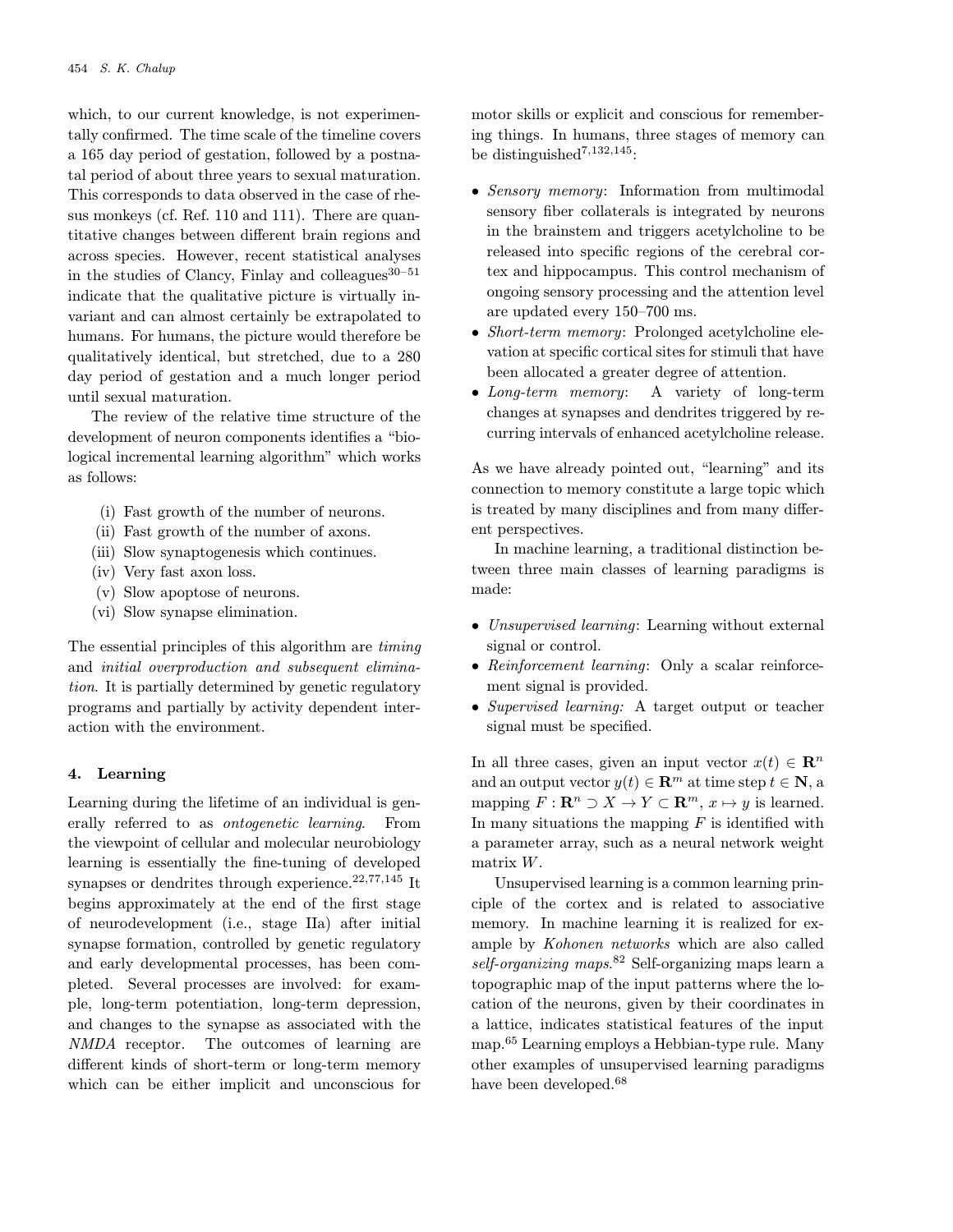In the supervised paradigm a parameter update is based on an error, given by the difference between the actual output  $y(t) = F(x(t))$  and the target output  $y'(t)$ . The target output is sometimes also called teacher signal. A typical supervised learning algorithm for neural networks is backpropagation, which is described for example in Ref. 65.

It could be argued that reinforcement learning is the most general concept which includes both unsupervised and supervised learning as extreme forms. Using this interpretation, in unsupervised learning a zero reinforcement learning signal is provided constantly and in supervised learning the error information could be interpreted as a form of "rich" reinforcement learning signal.

K. Doya<sup>42</sup>,<sup>43</sup> proposed four correspondences between the effects of four parameters of a temporal difference algorithm, and four neuromodulatory systems of the brain. Each of them involved one of four neurotransmitters: dopamine, serotonin, acetylcholine, or noradrenaline. They project from the brainstem to the cortex, the cerebellum and to the basal ganglia.<sup>79</sup> The mechanisms associated with the basal ganglia were proposed to perform a type of reinforcement learning<sup>41</sup>; while the mechanisms of the cerebellum could be described in terms of supervised learning; and the calculations of the cortex could be modeled by an unsupervised paradigm.

#### 5. Machine Incremental Learning

In machine learning literature, the term *incremen*tal learning is used inconsistently for several different forms of learning or training. Before we propose a characterization of incremental learning in Sec. 7, we will discuss a selection of commonly used classification schemes for supervised learning in artificial neural networks. Some of them have been discussed in Refs. 65, 123. These classification schemes apply to many machine learning algorithms including unsupervised and reinforcement learning for artificial neural networks.

#### 5.1. Structure modifying learning methods

Constructive and pruning methods can be motivated by theoretical and experimental results, which show that training speed and generalization performance is affected by the size and architecture of the neural network; see, for example, Refs. 1, 62 and 141. Because pruning modifies the network structure or topology, it is closely related to constructive learning. This conforms to the biological perspective, that growing mechanisms are strongly related to pruning mechanisms. Constructivism and selectionism — two concepts from cognitive neuroscience reflecting the ideas of constructive and pruning methods — are discussed by Quartz and Sejnowski.<sup>107</sup>

During constructive learning, single neurons and links, or whole layers or subnetworks, can be added or deleted from the network architecture. Most wellknown are probably the algorithms which incrementally add hidden units to a neural network, such as Cascade-Correlation<sup>48</sup> or Tower<sup>57</sup> algorithms. A large amount of work has been done to investigate these type of algorithms, see for example Refs. 95 and 105. Hayward<sup>66</sup> introduced the GenTower algorithm which, inspired by the Tower algorithm, adds small subnetworks to the neural network during training.

Another group of algorithms which start with a small network and successively add new units has been introduced by Platt.<sup>103</sup> Building on the same idea are Fritzke's<sup>55</sup> Growing Cell structures, where units are added by evaluating local statistical measures gathered during previous adaption steps and the network dimensions are preserved. In Growing Neural Gas<sup>54</sup> the network topology is generated incrementally by competitive Hebbian learning.<sup>89</sup> The dimensionality depends on the input data and can be locally different. All these methods employ radial basis functions. Growing Cell Structures are good for unsupervised learning and neural gas is good for supervised learning, where it leads to small networks with strong generalization ability.

Constructive methods are generally regarded as being more powerful and sophisticated than fixed structure training methods. Most of the studies on constructive methods emphasize the engineering aspect of building a more or less complicated system, which somehow optimizes the network structure, learning parameters and hopefully generalization or other performance aspects, see for example Ref. 131.

Pruning is the process where links or units are removed from the network during training. These techniques are realized in various algorithms such as Optimal Brain Surgeon, Optimal Brain Damage and others; see Ref. 116 for an overview.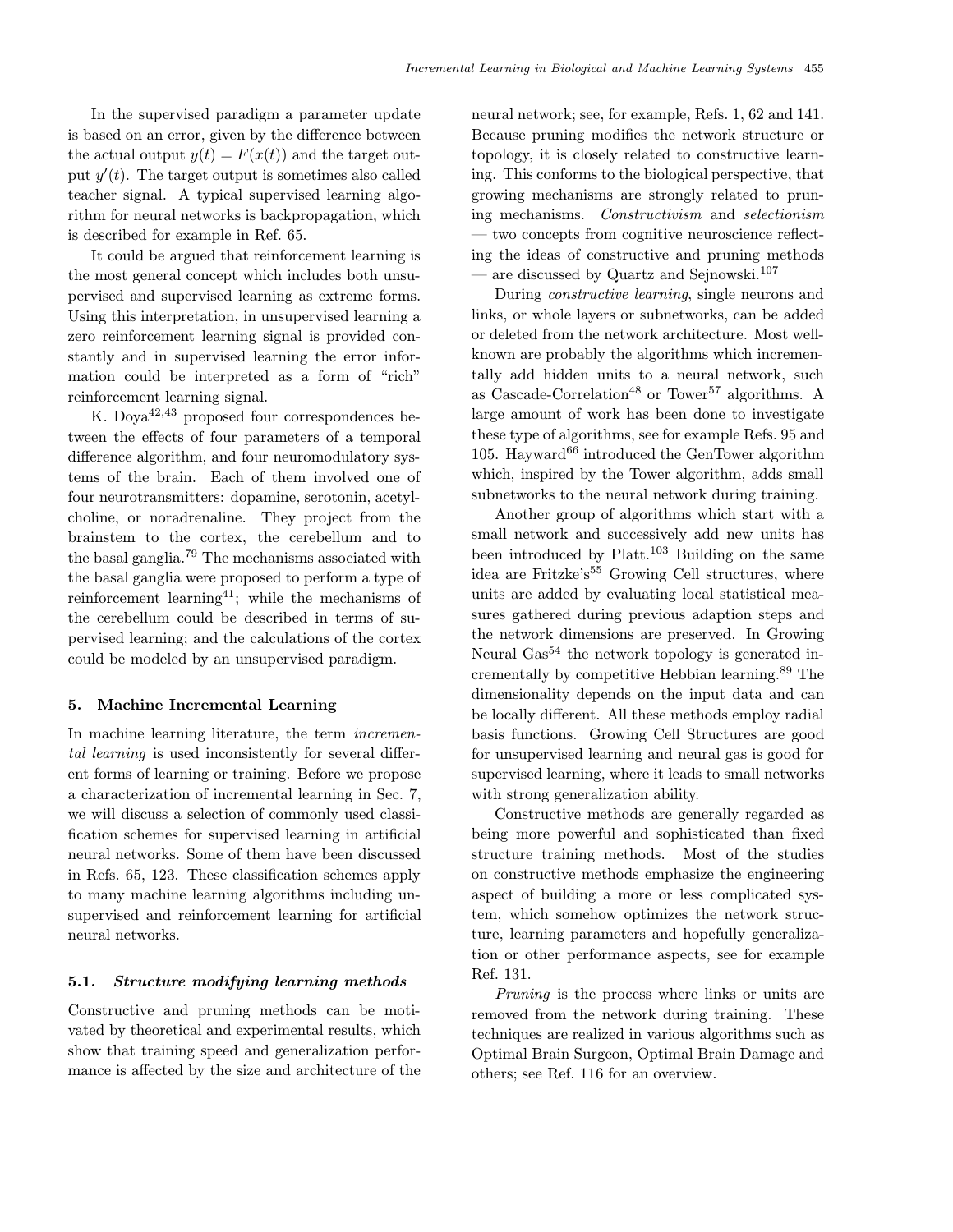Weight decay can be regarded as a selectionist method, like pruning. However, instead of removing connections, it first restricts the growth of their weights by giving them a tendency to decay to zero; that is, the connection would disappear unless reinforced.<sup>68</sup>

Selective Learning with Flexible Neural Architectures (SELF) was introduced by Ref. 150. It works on both the data and the network structure. Starting with a small training set and a small feed forward network, the training set is increased incrementally after training. If training does not converge, hidden units are then added to the network to increase its capacity.

#### 5.2. Adaptive or parameter learning

Adjustments of parameters of the learning rule, such as the learning rate during training, are called adaptive learning or parameter learning, and can be regarded as one form of incremental learning. An advantage of adaptive techniques is their robustness with respect to the choice of the initial parameters. According to Riedmiller,  $117$  adaptive methods can be divided into two categories, local and global adaptive learning. Local adaptive techniques rely only on local information, such as changes of a single weight, and reflect the principle of parallel processing, which is a characteristic of neural network learning. Among typical examples are  $Quickprop^{49}$  or  $RProp<sup>118</sup>$  Global adaptive techniques, such as the conjugate gradients method, use information about the state of the entire neural network, for example, the direction of the overall weight-update vector. $117$ The conjugate gradients method requires more computation, but it converges faster when compared with standard backpropagation learning.

#### 5.3. Variations of data presentation

In *pattern learning* weights are updated after each presentation of a single training pattern. In epoch learning weights are updated after presentation of the whole training set. For large training sets with a lot of redundant information, pattern learning is the preferred method. The term "pattern learning" is often used synonymously with "incremental learning" and "epoch learning" is often called batch learning. Here, the batch is the training set. It is possible to update weights after presentation of parts of an epoch. This is called mini-batch learning. By varying the size of the mini-batch during training the method can be altered from pattern learning to epoch learning, or vice versa. Many algorithms are applied as batch learning methods, because the accumulated error information at the end of an epoch is a more reliable basis from which to decide about the next step, than using only the error obtained from a single pattern evaluation. Evolutionary hill climbing, conjugate gradients or  $RProp^{118}$  are typically used as batch techniques.

In *on-line learning* new data is generated constantly and each pattern is discharged after presentation to the network. In contrast off-line learning uses a fixed training set. The same data is reused and presented repeatedly to the network. While off-line learning can use the information of all the training data to tune its training strategy, on-line learning can encounter unexpected surprises arising in the stream of new data. Therefore off-line learning is, in most situations, more reliable than its online counterpart.<sup>123</sup> On-line learning is often used synonymously with incremental learning and pattern learning. But this can cause confusion, because pattern learning does not have to be on-line. Pattern learning can reuse data which has already been seen, whereas on-line learning does not.<sup>123</sup> Batch or epoch learning is typically off-line because it reuses the same data several times. But an epoch learning method, which uses each batch a number of times, until it replaces the batch with new data, could be regarded as an "on-line epoch learning method".

In staged learning, training examples are classified in a series of classes graded by degrees of difficulty. An example classification could have three classes: easy, moderately difficult and difficult. The staged training process is conducted in stages corresponding to the difficulty classes. We regard staged learning as a form of incremental learning. A similar approach is known within the framework of reinforcement learning<sup>135</sup> where it is called *shaping*. Shaping has many different aspects. For example, in Refs. 113, 114, 129, 136 and 137 shaping was applied by first solving a sequence of physically simpler reinforcement learning tasks before finally the real task was approached.

#### 6. Experimental Observations

While the structure modifying type of incremental learning discussed in Sec. 5.1 has several theoretical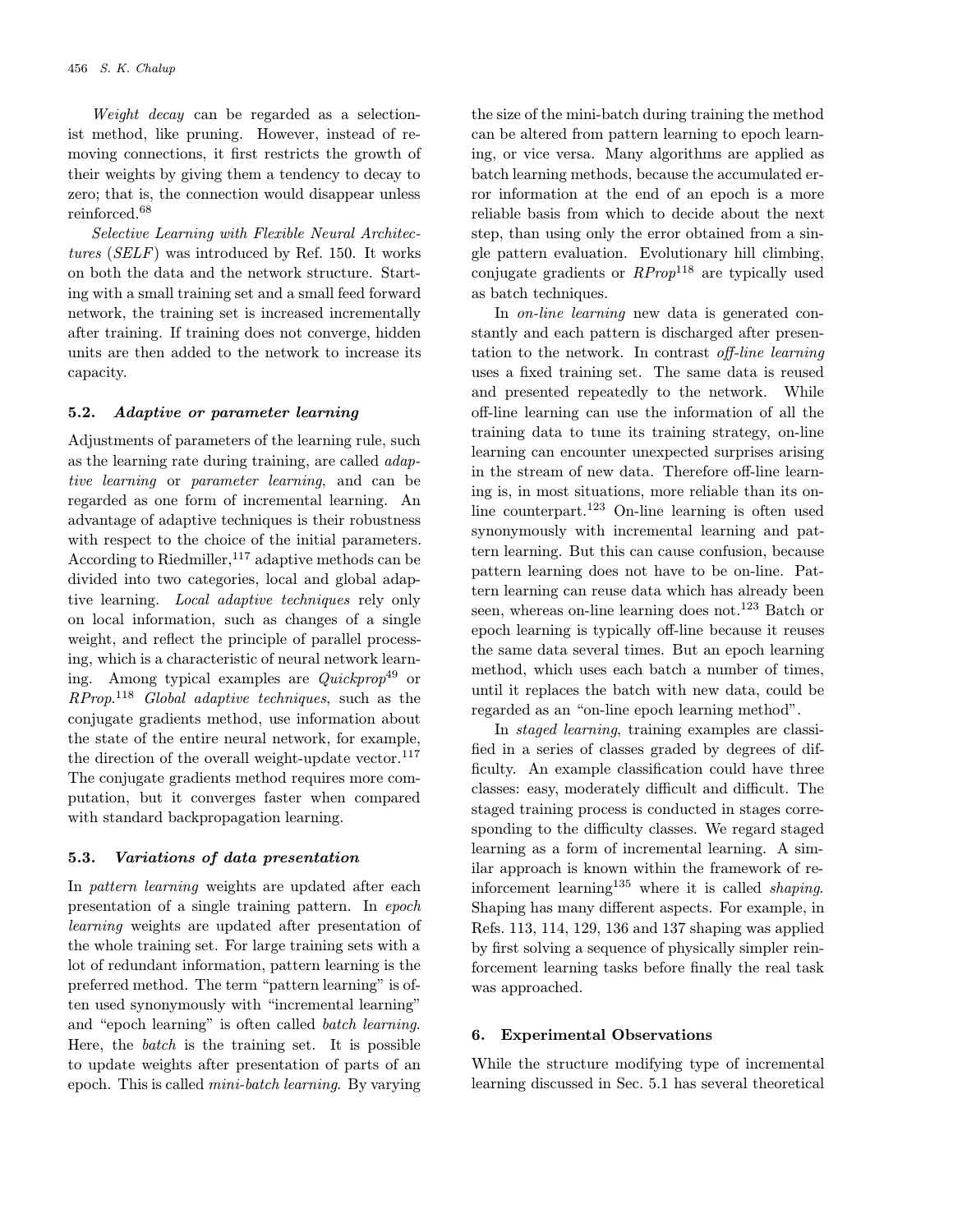and experimental results available (e.g. Refs. 1, 62, 108 and 141) the essence of data incremental methods is still not well enough understood. Sometimes data incremental learning is inherent to a structure incremental approach, for example if the input layer or internal processing capacity of a neural network is initially so far restricted that part of the data is filtered out. In situations like this, structure incremental effects might overshadow data incremental effects or vice versa.

For a long period the proposal of Newport<sup>63,96</sup> and the experiments of  $E$ lman<sup>47</sup> which suggested unrestricted advantages of a data incremental approach were generally accepted. However, recent studies<sup>119,120,149</sup> seem to question the superiority of data incremental learning.

 $E$ lman<sup>46</sup> used examples from natural language to train simple recurrent neural nets on a "one step, look ahead" prediction task. The aim was to learn to predict the order of words in sentences. In his later paper<sup>47</sup> Elman used a similar type of task and investigated two versions of incremental learning which he entitled: *incremental input* and *incremen*tal memory.

In the incremental input approach, Elman trained simple recurrent networks, while the complexity of the sentences in the training data was gradually increased. The training was conducted in five phases of increasing complexity, where each training phase used a different training set of 10,000 sentences. The sentences in the training set of each phase were divided into two classes according to two levels of complexity — "simple" and "complex":

- Phase 1: 10,000 simple sentences.
- Phase 2: 7,500 simple and 2,500 complex sentences.
- Phase 3: 5,000 simple and 5,000 complex sentences.
- Phase 4: 2,500 simple and 7,500 complex sentences.
- Phase 5: 10,000 complex sentences.

The striking result was: The ANNs trained using incremental input learned the grammar represented by the 50,000 sentences better than those which were trained non-incrementally.

In the incremental memory approach the full data set was used, but the time window of the simple recurrent network was initially restricted and then increased in five steps during training. This was achieved through elimination of the recurrent feedback connections, by resetting the corresponding context units after a number of inputs. This number, which corresponds to the time window, was then increased in stages. The network could only recognise that structure in the data whose complexity corresponded to the size of the time window. Variations of the incremental memory approach were investigated in Ref. 74.

 $E$ lman<sup>47</sup> claimed that when the network was trained without using either of the two incremental learning techniques it was unable to learn the task. This observation seemed to be in accordance with the work of Newport<sup>96</sup> who proposed that "less is more"; that is, incremental learning is better or more powerful than non-incremental learning.

In contrast to Elman's work<sup>47</sup> later studies by Rohde and  $Plaut<sup>119,120</sup>$  report experiments using a similar language task that data incremental learning is not necessary. The networks learn the task when trained straight on the most complex data sets. It was claimed that recurrent networks statistically learn the task, and inherently extract simple regularities, before proceeding to the more complex structures. Therefore, an incremental learning scheme would work both automatically and implicitly and must not artificially be imposed on the network by additionally preprocessing the data or restricting the network's structure. Training which first uses simplified data would allow the network to learn an inappropriate data representation. The network would later experience difficulties in adjusting to more complex data.

Chalup and Blair<sup>26,28,29</sup> describe staged learning of a context-sensitive language with first order recurrent neural networks. Strings from the  $\{a^n b^n c^n;$  $n \geq 1$  language can be staged to form the basis for a data incremental learning approach:

$$
\ldots \to a^3b^3c^3 \to a^4b^4c^4 \to a^5b^5c^5 \to \ldots
$$

The 3-dimensional graphs in Fig. 2 show the activation of the three hidden units (H1–H3) of two representative solution networks while processing the string  $a^8b^8c^8$ . The state trajectory for  $a^8b^8c^8$  has 24 states, each of them corresponding to an input symbol ('a1–a8', 'b1–b8', 'c1–c8') and a predicted symbol ( $a = \bullet$ ',  $b = \times$ ',  $c = \circ$ ' $\circ$ ' and undetermined = '\*').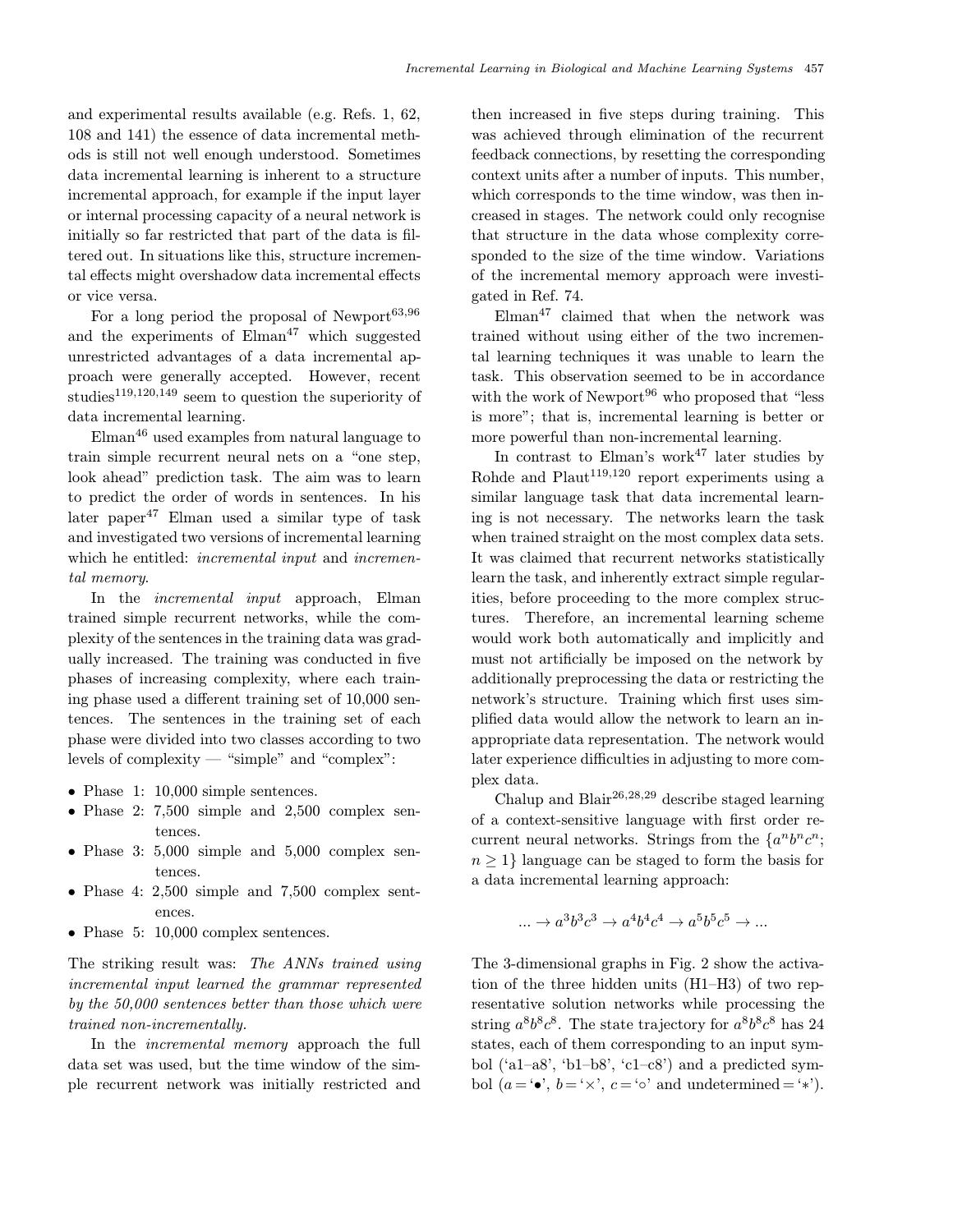

Fig. 2. The trajectories of hidden unit activation of two solution networks with hidden units H1, H2 and H3 while processing the string  $a^{8}b^{8}c^{8}$ . One of them was trained incrementally (a) and shows an almost monotonic behavior. The other network was trained non-incrementally (b) and shows an oscillating behavior. The symbols ' $\bullet$ ', ' $\times$ ' and ' $\circ$ ' correspond to the predicted symbols  $a, b$  and  $c$ , respectively. The first  $b$  of the string cannot be predicted which is indicated by the asterisk '∗'. In addition to the predicted symbols, each state has been assigned its corresponding input symbol 'a1–a8', 'b1–b8' and 'c1–c8'.

The states are connected by lines to show qualitatively how the trajectory proceeds through the symbol clusters. In the left graph the hidden unit dynamics of a network is displayed which was incrementally trained and in the graph on the right side it was non-incrementally trained. In the majority of our experiments the hidden unit trajectories of the incrementally trained networks were almost monotonic while the hidden units' activation trajectories of the non-incrementally trained networks were oscillating, as can be seen in Fig. 2. Further, the experiments with incremental learning produced more and earlier solutions than the ones with non-incremental learning. This result indicates that the advantage in efficiency of incremental learning can come with the cost of obtaining a qualitatively different solution from non-incremental learning. However, it must be taken into account that training recurrent neural networks is extremely sensitive to the initial conditions  $(cf. Batali<sup>9</sup>)$ . Training results with other network types might be more stable with respect to switching between incremental and non-incremental learning.

The result of Chalup and Blair<sup>28</sup> can be used to mediate between Elman's claim<sup>47</sup> that incremental learning is necessary for certain tasks and Rohde and Plaut's protest<sup>119,120</sup> that explicit incremental learning is not necessary and sometimes a hindrance. First, it should be noted that Chalup and Blair were using a context-sensitive language for training, which is more difficult than the languages used in the studies of Elman or Rohde and Plaut. Chalup and Blair's results show that both incremental and nonincremental learning were successful, which confirms that incremental learning was not necessary, exactly as argued by Rohde and Plaut. However, Chalup and Blair also showed that incremental learning was more efficient than non-incremental learning which counts for Elman, because this difference in efficiency might under certain constraints, for example a restriction in training time, inhibit successful non-incremental learning while incremental learning can still be successful.

Rohde and Plaut's proposal $119,120$  that incremental learning is happening implicitly and does not need to be imposed to the learning system from outside contrasts with the view of Kirby and Hurford<sup>80</sup> who associate the term "incremental learning" with

> " ... the idea that some learning-related resource starting at a low value, which then gradually increases while (but not necessarily because) the organism matures ... " and " ... the initial low (immature) value of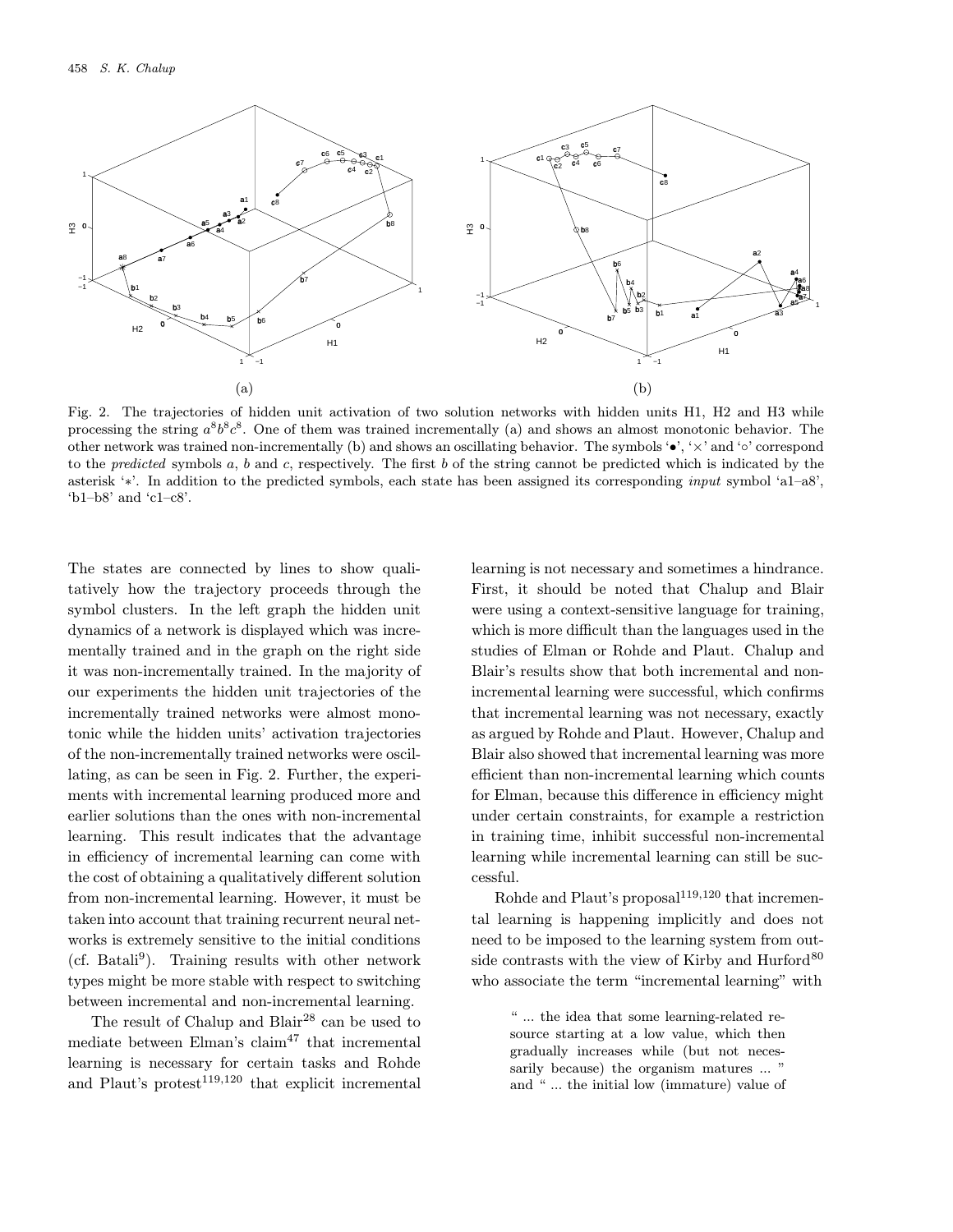resource actually facilitates, or even enables, the early stages of learning. Later stages of learning are in turn facilitated, or enabled, by higher-valued settings of the resource concerned ... "80

Kirby and Hurford review Elman's approach<sup>47</sup> and propose that the elements of timing and evolution are missing from his models. They claim that " ... any innate pre-programming for input-sensitive growth must have evolved ... "<sup>80</sup> and they propose a method to incorporate both "less is more" and "starting small<sup>"47</sup> ideas into an evolutionary framework to model the evolution of incremental learning.

## 7. Characterization of Incremental Learning

One possibility would be to generalize and claim that all learning is somehow incremental. Another popular use of the term "incremental learning" is to use it synonymously with on-line, pattern or adaptive learning. However, as we have discussed above in Sec. 5 each of these three terms stands for a different learning concept, and therefore it is better not to use all of them synonymously with incremental learning. Our characterization of machine incremental learning is primarily inspired by the parameterized increment of learning resources as was suggested and employed in the approaches taken by  $E$ lman<sup>47</sup> and Kirby and Hurford.<sup>80</sup> It also aims to take into account the different concepts of incremental learning that our review of biological and machine learning mechanisms revealed. The proposed characterization is based on two key observations:

- The analysis of sensitive period mechanisms has shown that timing is an essential feature and that the constructive incremental mechanisms in nature involve growing and pruning. Biological incremental learning in the developing brain exhibits a complex interaction of both processes (compare the development of neurons, axons and synapses in the first 100 days after birth, as displayed in Fig. 1).
- Biological learning involves interacting learning mechanisms on different time scales.

The following characterization of machine incremental learning incorporates the concepts behind these observations and applies them to three dimensions of machine incremental learning: structural changes, learning parameter adjustments and input data variations.

**Characterization:** Let  $s = (s_i)_{i=0...l}$ ,  $l =$  $(l_i)_{i=0\cdots m}$  and  $d = (d_k)_{k=0\cdots n}$  be families of real numbers. An *Incremental Learning System*  $I =$  $(s, l, d)$  is a learning system<sup>b</sup> which is parameterized by three families of incremental learning parameters which can be modified during training:

- (i) Structure parameters  $s = (s_i)_{i=0 \cdots l}$  which are, for example, the number of neurons, density of connections, or other parameters which determine structure and functionality of a neural network.
- (ii) Learning parameters  $l = (l_i)_{i=0...m}$  which are, for example, evolutionary or other learning parameters, such as the stepsize.
- (iii) Data-complexity parameters  $d = (d_k)_{k=0...n}$ which can represent any complexity measure of the training data.

Accordingly, there are three main forms of incremental learning. Each of them modifies members of one of the parameter families defined above:

- (i) Structure Incremental Learning: The structure or functional capacity of the neural network is changed during learning.
- (ii) Learning Parameter Incremental Learning: A selection of learning parameters from  $l = (l_i)$  is adapted during learning.
- (iii) Data Incremental Learning: The data set or its complexity is increased in stages during learning controlled by parameter changes of  $d = (d_k).$

In many cases a mixture of these three forms of incremental learning may occur. An example for an incremental learning system is a neural network, together with a training algorithm and training data, where the complexity of the training data is parameterized by a sequence of parameters  $d = (d_k)$ . For example, the study of Elman<sup>47</sup> which was discussed in the previous section, has employed a learning system of this category.

b<sub>For simplicity</sub> it may be assumed that a *learning system* is a neural network together with a training algorithm and training data.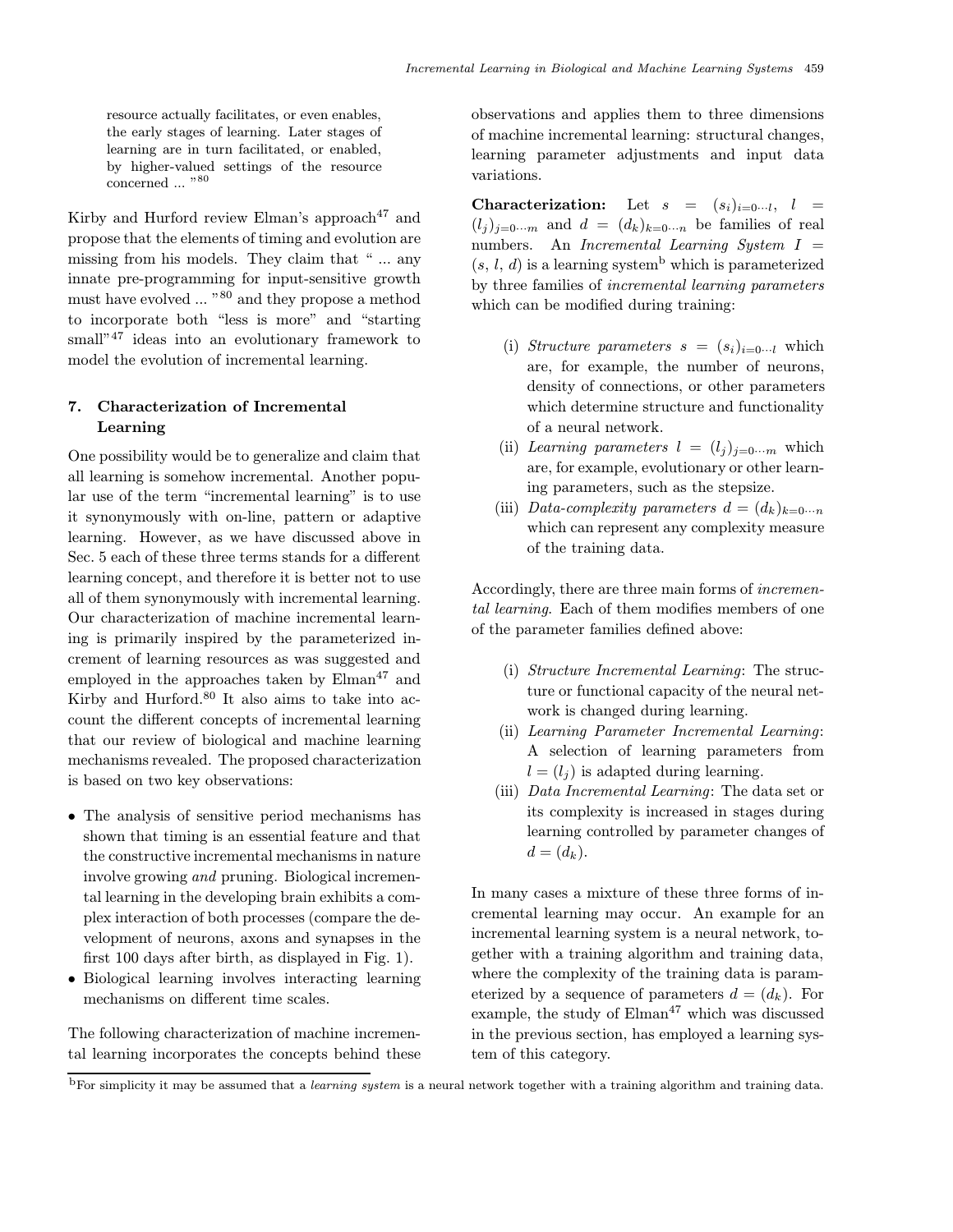Table 2. The Three Timephases Model: The left column contains a list of biological mechanisms within the three time phases of evolution (I), neurodevelopment (II) and learning (III). The right column contains a proposed list of candidates for corresponding machine learning techniques.

| Timephase      | Neurobiology                                                                                                         | Machine learning                                                                                                                                 |
|----------------|----------------------------------------------------------------------------------------------------------------------|--------------------------------------------------------------------------------------------------------------------------------------------------|
| ${}_{\rm (I)}$ | Evolution of the brain and its modules                                                                               | Evolutionary algorithms                                                                                                                          |
| (IIa)          | Neural development (prenatal)                                                                                        | Growing algorithms genetically programmed, structure<br>incremental learning                                                                     |
| (IIb)          | Sensitive phases (postnatal), early learning,<br>child language acquisition                                          | Pruning and growing algorithms, Hebbian learning<br>and formation of cell assemblies, all types of<br>incremental learning, self-organizing maps |
| (IIIa)         | Learning relevant for short-term memory,<br>adaptive learning processes which continue<br>after the sensitive phases | ANN learning algorithms, data incremental learning,<br>self-organizing maps                                                                      |
| (IIIb)         | Learning relevant for long-term memory,<br>neuromodulation                                                           | Supervised learning, reinforcement learning, data<br>incremental learning, metalearning and parameter<br>incremental learning                    |

#### 8. Discussion and Summary

The review has shown that biological learning mechanisms are incremental in various ways. The main time phases, as seen from the perspective of an individual, are: evolution, neurodevelopment and (late ontogenetic) learning. They operate on different time scales and can themselves contain learning processes which operate on different time scales. For example, learning involves short-term processes but also long-term processes. In summary, there are two concepts which may be important to explain the general phenomenon of incremental learning:

- Interaction of time scales: The incremental learning processes of evolution, neurodevelopment and learning can interact on different time scales.
- Algorithm of intertwined neurodevelopmental processes: A review of the sensitive period mechanisms has shown that constructive incremental mechanisms in nature include growing and pruning of different neuron components at different times during development (compare timeline in Fig. 1).

The complex interaction of intertwined biological incremental learning processes on all levels of the three time phases of our model, and in particular during the sensitive periods, is still barely understood. Many of the amazing effects of biological incremental processes might stem from that interaction.

Incremental learning was further discussed as a traditional concept of machine learning, but was also motivated as machine learning concept that possibly "corresponds" to biological incremental learning. A

summary is given in Table 2 with hypothetical correspondences between neurobiological and machine learning mechanisms. At this point, we want to emphasize that these correspondences are hypothetical; and it seems to be widely agreed that artificial neural networks and evolutionary algorithms have little or no biological plausibility.<sup>108</sup> However, it was also argued that finding appropriate links or correspondences between biological and machine learning theory is a matter of both interpretation and finding the right level of abstraction (cf. Ref. 4).

Our review on experimental work focused on data incremental learning. Here for a long period, the simulation results of  $E$ lman<sup>47</sup> which suggested unrestricted advantages of an incremental approach over a non-incremental approach, were fairly generally accepted. However, other studies<sup>119,120,149</sup> seemed to question the superiority of data incremental learning. To better understand input or data incremental learning and the above mentioned contradicting example studies, we compared them with our own experiments where incremental learning and nonincremental learning produced qualitatively different solutions. It is indicated that on certain difficult learning tasks where non-incremental learning has a low probability of success, incremental learning is more efficient. However, an explanation of why and when incremental learning works depends on several factors which are inherent to the specific learning task. Therefore it cannot be concluded that incremental learning is generally better or more powerful. Incremental learning can be more successful than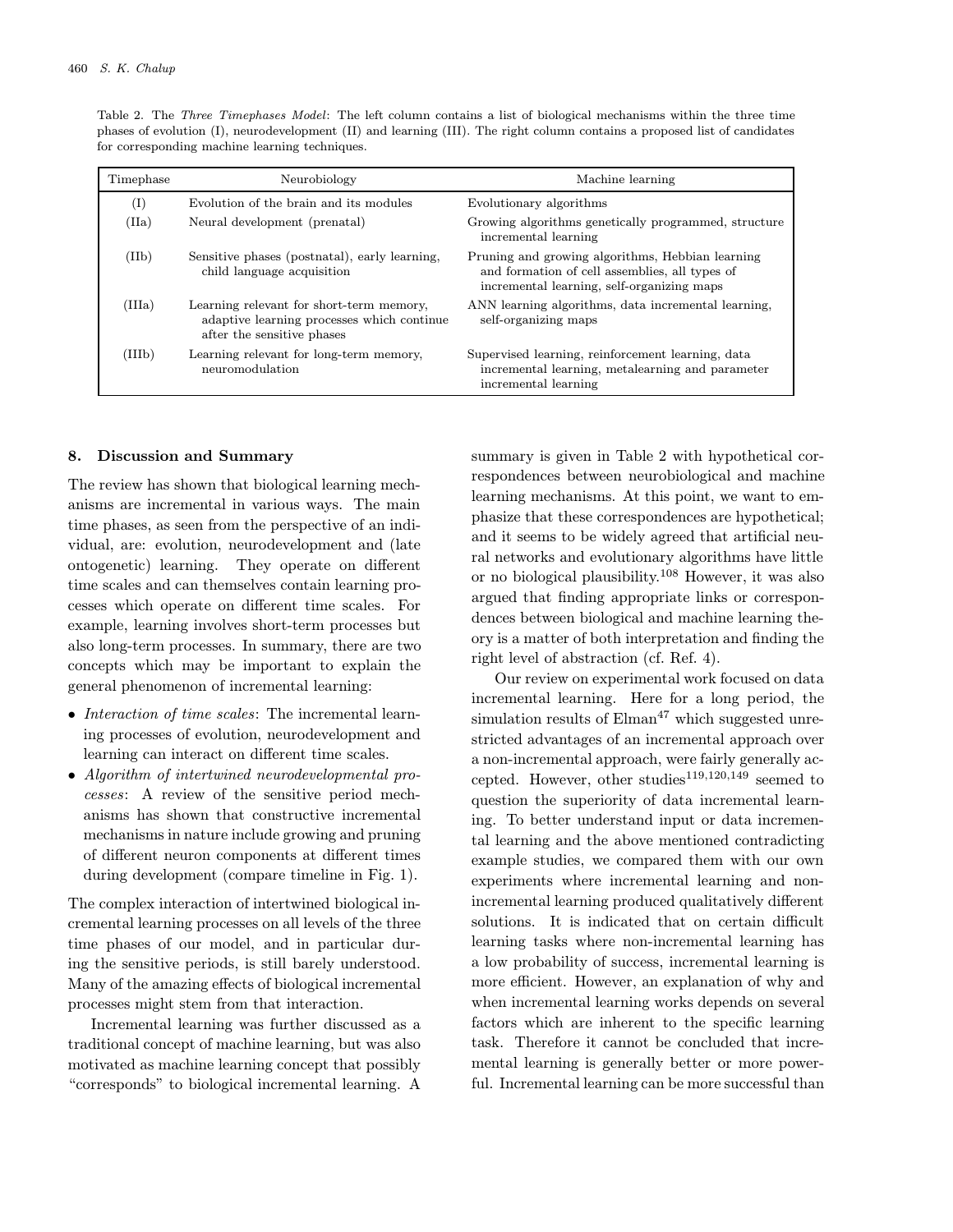non-incremental learning provided the learning task allows a suitable incremental learning scheme and incremental learning of the lower stages does not inhibit access to learning the higher stages by guiding the learning system into fixation or paralysis.

After reviewing incremental learning in biological and machine learning systems we proposed a characterization of incremental learning which is a generalization of the concept employed by  $E$ lman<sup>47</sup> and Kirby and Hurford.<sup>80</sup> Future research could extend our review and the existing experimental results and complement them with a theoretical analysis.

#### Acknowledgments

The author is grateful to all colleagues and reviewers who made useful comments, and in particular to Alan Blair and Frederic Maire. This project was supported by the University of Newcastle RMC ECR grant Machines Learn via Biologically Motivated Incremental Algorithms.

#### References

- 1. Y. S. Abu-Mostafa 1989, "The Vapnik– Chervonenkis dimension: Information versus complexity in learning," Neural Computation 1, 312–317.
- 2. A. A. Agmon, L. T. Yang, E. G. Jones and D. K. Dowd 1994, "Topologic precision in the thalamic projection to the neonatal mouse," Journal of Neuroscience 13, 5365–5382.
- 3. M. A. Arbib 1995, The Handbook of Brain Theory and Neural Networks (Cambridge, MA: MIT Press).
- 4. W. Atmar 1994, "Notes on the simulation of evolution," IEEE Transactions on Neural Networks 5, 130–147.
- 5. G. Auda and M. Kamel 1999, "Modular neural networks: a survey," International Journal of Neural Systems 9(2), 129–151.
- 6. T. Bäck, D. B. Fogel, Z. Michalewicz and S. Pidgeon, ed., Handbook of Evolutionary Computation (IOP Publishing Ltd. and Oxford University Press).
- 7. A. D. Baddeley 1992, Memory Theory and Memory Therapy (In Wilson and Moffa,  $144$  2nd edition), 1–31.
- 8. C. H. Bailey and E. R. Kandel 1995, Molecular and Structural Mechanisms Underlying Long-term Memory, Chap. 2, (In Gazzaniga,  $59$  1st edition), 19–36.
- 9. J. Batali 1994, Innate Biases and Critical Periods: Combining Evolution and Learning in the Acquisition of Syntax (In Brooks and Maes<sup>21</sup>), 160–171.
- 10. E. Bates, B. L. Finlay and B. Clancy 2002, Early Language Development and Its Neural Correlates (Vol. 6 of Rapin and Segalowitz<sup>115</sup>, 2nd edition).
- 11. S. A. Bayer and J. Altman 1991, Neocortical Development (Raven Press, New York).
- 12. D. Birdsong, ed. 1999, Second Language Acquisition and the Critical Period Hypothesis (Lawrence Erlbaum Associates, Publishers).
- 13. M. H. Bornstein 1989, "Sensitive periods in development: Structural characteristics and causal interpretations," Plasticity of Development 105, 179–197.
- 14. J.-P. Bourgeois 1997, "Synaptogenesis, heterochrony and epigensis in the mammalian neocortex," Acta Paediatrica Supplement 422, 27–33.
- 15. J.-P. Bourgeois, P. S. Goldman-Rakic and P. Rakic 2000, Formation, Elimination, and Stabilization of Synapses in the Primate Cerebral Cortex, Chap. 4, (In Gazzaniga, $60$  2nd edition), 45–53.
- 16. J.-P. Bourgeois and P. Rakic 1993, "Changes of synaptic density in the primary visual cortex of the macaque monkey from fetal to adult stage," Journal of Neuroscience 13, 2801–2820.
- 17. H. Braun 1997, Neuronale Netze: Optimierung durch Lernen und Evolution (Springer–Verlag).
- 18. H. Braun and T. Ragg 1995, ENZO Evolution of Neural Networks (User manual and implementation guide, version 1.0), ftp://i11ftp.ira.uka.de in/pub/neuro/ENZO (The University of Karlsruhe, Institute for Logic, Complexity and Deduction Systems).
- 19. H. Braun and P. Zagorski 1994,  $ENZO-M A$ Hybrid Approach for Optimizing Neural Networks by Evolution and Learning (In Davidor et al.<sup>36</sup>), 440–451.
- 20. K. Brodmann 1909, Vergleichende Lokalisationslehre der Grosshirnrinde (Leipzig: Barth).
- 21. R. Brooks and P. Maes, ed. 1994, Proceedings of the Fourth Artificial Life Workshop, Cambridge, MA (MIT Press).
- 22. M. Brown, R. Keynes and A. Lumsden 2001, The Developing Brain (Oxford University Press).
- 23. J. A. Campos-Ortega 1996, Ontogenie des Nervensystems und der Sinnesorgane (In Dudel et al. $44$ ).
- 24. S. Carey and R. Gelman, ed. 1987, The Epigenesis of Mind: Essays on Biology and Cognition (Lawrence Erlbaum Associates).
- 25. S. M. Catalano, R. T. Robertson and H. P. Killackey 1996, "Individual axon morphology and thalamocortical topography in developing rat somatosensory cortex," Journal of Comparative Neurology 366, 336–353.
- 26. S. Chalup and A. D. Blair 1999, Hill Climbing in Recurrent Neural Networks for Learning the  $a^nb^nc^n$ Language Vol. 2 of Gedeon et al.,  $61$  508-513.
- 27. S. K. Chalup 2001, "Issues of neurodevelopment in biological and artificial neural networks,"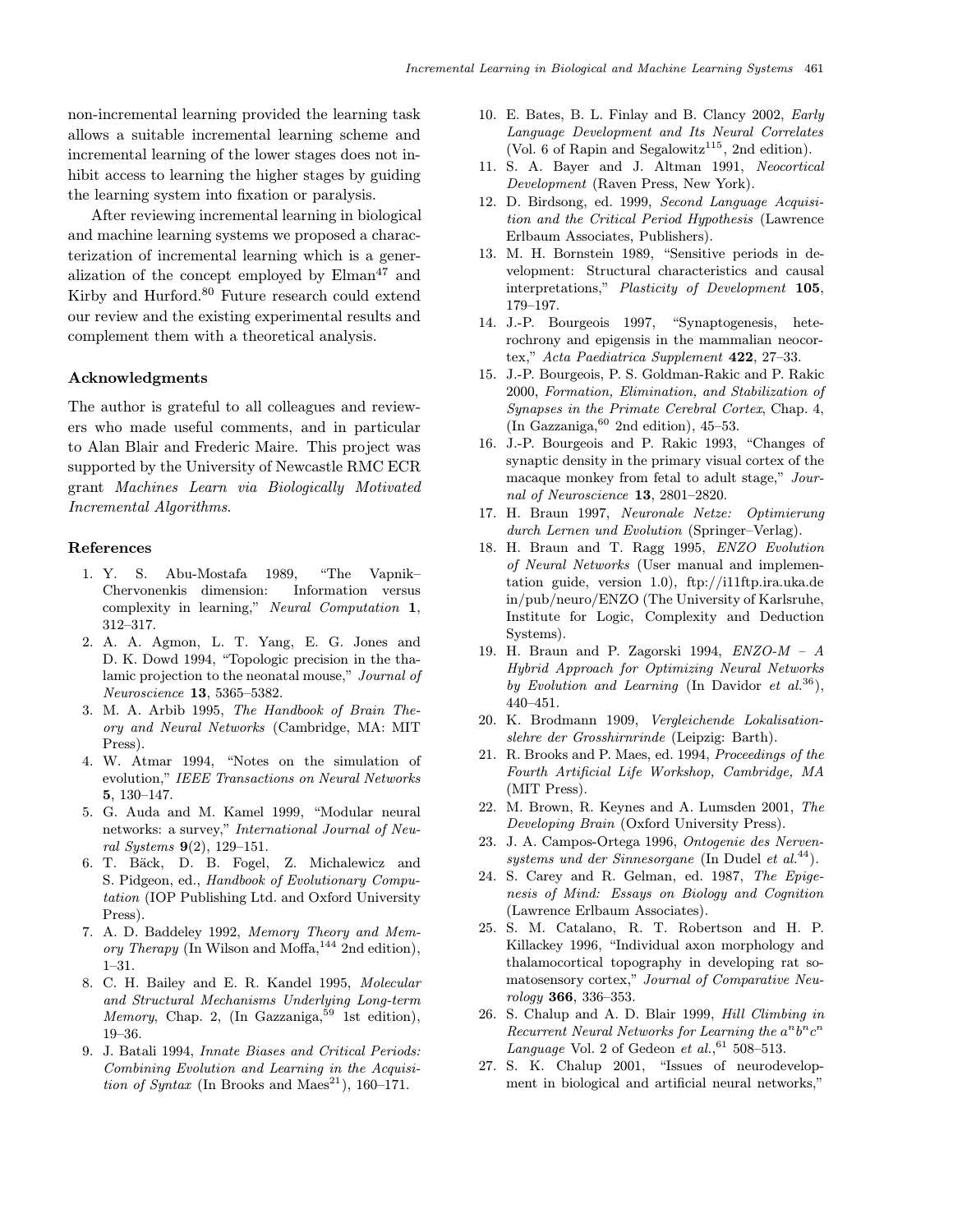Proceedings of the Fifth Biannual Conference on Artificial Neural Networks and Expert Systems (ANNES'2001), 40–45.

- 28. S. K. Chalup and A. D. Blair 2002, "Software for analysing recurrent neural nets that learn to predict non-regular languages," International Colloquium on Grammatical Inference (ICGI'2002) (LNAI 2484, Springer-Verlag), 296–298.
- 29. S. K. Chalup and A. D. Blair 2003, "Incremental training of first order recurrent neural networks to predict a context-sensitive language," in preparation.
- 30. B. Clancy, R. B. Darlington and B. L. Finlay 2000, "The course of human events: Predicting the timing of primate neural development," Developmental Science **3**(1), 57–66.
- 31. B. Clancy, R. B. Darlington and B. L. Finlay 2001, "Translating developmental time across mammalian species," Neurocience  $105(1)$ , 7–17.
- 32. B. Clancy and B. L. Finlay 2001, Neural Correlates of Early Language Learning (In Tomasello and Bates<sup>138</sup>), 307-330.
- 33. E. Clark, ed. 1993, The Proceedings of the 24th Annual Child Language Research Forum (Center for the Study of Language and Information, Stanford, CA).
- 34. R. B. Darlington, S. A. Dunlop and B. L. Finlay 1999, "Neural development in metatherian and eutherian mammals: Variation and constraint," Journal of Comparative Neurology 411, 359–368.
- 35. C. R. Darwin 1859, On the Origin of Species by Means of Natural Selection or the Preservation of Favoured Races in the Struggle of Life (Muray, London).
- 36. Y. Davidor, H.-P. Schwefel and R. Männer, ed. 1994, Parallel Problem Solving from Nature – PPSN III, International Conference on Evolutionary Computation, The Third Conference on Parallel Problem Solving from Nature, Proceedings (LNCS 866, Springer-Verlag).
- 37. P. Dayan and L. F. Abbott 2001, Theoretical Neuroscience. Computational and Mathematical Modeling of Neural Systems (MIT Press).
- 38. K. De Jong, D. B. Fogel and H.-P. Schwefel 1997, A History of Evolutionary Computation (In Bäck  $et~al.^6$ ).
- 39. J. A. DeCarlos and D. D. M. O'Leary 1992, "Growth and targeting of subplate axons and establishment of major cortical pathways," Journal of Neuroscience 12, 1194–1211.
- 40. T. Downs, M. Frean and M. Gallagher, ed. 1998, Proceedings of the Ninth Australian Conference on Neural Networks (Brisbane, University of Queensland).
- 41. K. Doya 1999, "What are the computations of the cerebellum, the basal ganglia and the cerebral cortex?" Neural Networks 12, 961–974.
- 42. K. Doya 2000, "Metalearning, neuromodulation and emotion," Proceedings of the 13th Toyota Conference on Affective Minds.
- 43. K. Doya 2002, "Metalearning and neuromodulation," Neural Networks 15, 495–506.
- 44. J. Dudel, R. Menzel and R. F. Schmidt, ed. 1996, Neurowissenschaft: Vom Molekül zur Kognition (Springer-Verlag).
- 45. G. M. Edelman and V. B. Mountcastle, ed. 1978, The Mindful Brain (MIT Press).
- 46. J. L. Elman 1990, "Finding structure in time," Cognitive Science 14, 179–211.
- 47. J. L. Elman 1993, "Learning and development in neural networks: The importance of starting small," Cognition 48, 71–99.
- 48. S. E. Fahlman and C. Lebiere 1990, "The cascade-correlation learning architecture," (In D. S. Touretzky, ed. Advances in Neural Information Processing Systems 2, 534–532).
- 49. S. E. Fahlmann 1988, "An empirical study of learning speed in back-propagation networks," (Technical Report CMU-CS-88-162, Carnegie Mellon University).
- 50. B. L. Finlay and R. B. Darlington 1995, "Linked regularities in the development and evolution of mammalian brains," Science 268(5217), 1578–1584.
- 51. B. L. Finlay, R. B. Darlington and N. Nicastro 2001, "Developmental structure in brain evolution," Behavioral and Brain Sciences 24(263).
- 52. D. B. Fogel 2000, Evolutionary Computation: Towards a New Philosophy of Machine Intelligence (IEEE Press, New York, 2nd edition).
- 53. L. J. Fogel 1962, "Autonomous automata," Industrial Research 4, 14–19.
- 54. B. Fritzke 1994, "Fast learning with incremental RBF networks," Neural Processing Letters 1(1),  $2 - 5.$
- 55. B. Fritzke 1994, "Growing cell structures A selforganizing network for supervised and unsupervised learning," Neural Networks  $7(9)$ , 1441–1460.
- 56. J. M. Fuster 1995, Memory in the Cerebral Cortex: an Empirical Approach to Neural Networks in the Human and Nonhuman Primate (MIT Press).
- 57. S. Gallant 1990, "Perceptron-based learning algorithms," IEEE Transactions on Neural Networks 1(2), 179–191.
- 58. C. R. Gallistel 2000, The Replacement of General-Purpose Learning Models with Adaptively Specialized Learning Modules, Chap. 81,  $(\text{In Gazaniga}, \text{60})$ 2nd edition), 1179–1191.
- 59. M. S. Gazzaniga, ed. 1995, The Cognitive Neurosciences (MIT Press, 1st edition).
- 60. M. S. Gazzaniga, ed. 2000, The New Cognitive Neurosciences (MIT Press, 2nd edition).
- 61. T. Gedeon, P. Wong, S. Halgamuge, N. Kasabov, D. Nauck and K. Fukushima, eds. 1999,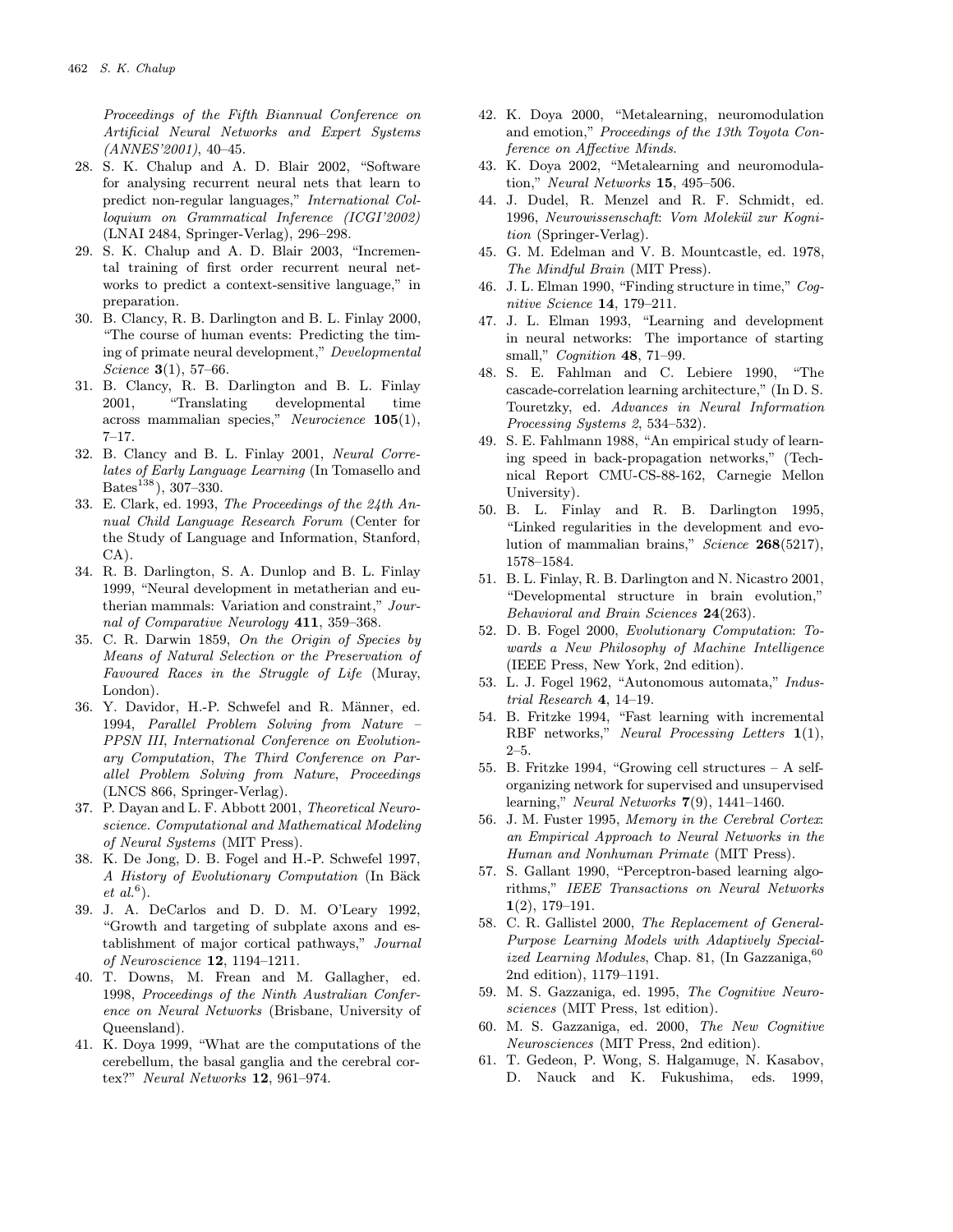Proceedings, 6th International Conference on Neural Information Processing (ICONIP'99).

- 62. S. Geman, E. Bienenstock and R. Doursal 1992, "Neural networks and the bias/variance dilemma," Neural Computation 4, 1–58.
- 63. B. N. Goldowsky 1993, Modeling the Effects of Processing Limitations on the Acquisition of Morphology: The Less is More Hypothesis (In Clark<sup>33</sup>), 124–138.
- 64. J. L. Gould and P. Marler 1987, "Learning by instinct," Scientific American 256, 74–85.
- 65. S. Haykin 1999, Neural Networks. A Comprehensive Foundation (Prentice Hall, 2nd edition).
- 66. R. Hayward 2000, Analytic and Inductive Learning in an Efficient Connectionist Rule-based Reasoning System (Ph.D. thesis, School of Computing Science, Queensland University of Technology, Brisbane, Australia).
- 67. D. O. Hebb 1949, The Organization of Behavior: A Neuropsychological Theory (John Wiley, New York).
- 68. J. Hertz, A. Krogh and R. G. Palmer 1991, Introduction to the Theory of Neural Computation (Addison-Wesley Publishing Company).
- 69. J. H. Holland 1962, "Outline for a logical theory of adaptive systems," Journal of the ACM 9, 297–314.
- 70. J. H. Holland 1992, Adaptation in Natural and Artificial Systems: An Introductory Analysis with Applications to Biology, Control, and Artificial Intelligence (MIT Press).
- 71. D. H. Hubel and T. N. Wiesel "Binocular interaction in the striate cortex of kittens reared with artificial squint 1965, Journal of Neurophysiology 21, 1041–1059.
- 72. P. R. Huttenlocher and C. deCourten 1987, "The development of synapses in striate cortex of man," Human Neurobiology 6, 1–9.
- 73. J. S. Johnson and E. L. Newport 1989, "Critical period effects in second language learning: The influence of maturational state on the acquisition of English as a second language," Cognitive Psychology 21, 60–99.
- 74. J. Joyce 1996, "When/why/of what is less more? (Master's thesis, Centre of Cognitive Science, University of Edinburgh).
- 75. J. H. Kaas 2000, "Why is brain size so important: Design problems and solutions as neocortex gets bigger or smaller," Brain and Mind 1, 7–23.
- 76. R. Kalil 1989, "Synapse formation in the developing brain," Scientific American 261, 76–85.
- 77. E. R. Kandel, J. H. Schwartz and T. M. Jessell 2000, Principles of Neural Science (McGraw-Hill, 4th edition).
- 78. L. C. Katz, M. Weliky and J. C. Crowley 2000, Activity and the Development of the Visual Cortex: New Perspectives, Chap. 13, (In Gazzaniga,  $60$  2nd edition), 199–212.
- 79. P. S. Katz 1999, Beyond Neurotransmission: Neuromodulation and its Importance for Information Processing (Oxford University Press).
- 80. S. Kirby and J. R. Hurford 1997, "The evolution of incremental learning: language, development and critical periods," Edinburgh Occasional Papers in Linguistics.
- 81. E. I. Knudsen and P. F. Knudsen 1990, "Sensitive and critical periods for visual calibration of sound localization by barn owls," Journal of Neuroscience 10, 222–232.
- 82. T. Kohonen 1984, Self-Organization and Associative Memory (Springer-Verlag, Berlin).
- 83. A. S. LaMantia and P. Rakic 1990, "Axon overproduction and elimination in the corpus callosum of the developing rhesus monkey," Journal of Neuroscience 291, 520–537.
- 84. A. S. LaMantia and P. Rakic 1994, "Axon overproduction and elimination in the anterior commissure of the developing rhesus monkey," Journal of Computational Neuroscience 340, 328–336.
- 85. E. H. Lenneberg 1967, Biological Foundations of Language (Wiley).
- 86. M. S. Lidow and P. Rakic 1992, "Scheduling of monoamineric neurotransmitter receptor expression in the primate neocortex during postnatal development," Cerebral Cortex 2, 401–416.
- 87. Y. Liu and X. Yao, "A cooperative ensemble learning system," Proc. of the 1998 IEEE International Joint Conference on Neural Networks (IJCNN'98) (Anchorage, USA).
- 88. P. Marler 1987, The Instinct to Learn (In Carey and Gelman<sup>24</sup>), 37-66.
- 89. T. M. Martinetz 1993, "Competitive Hebbian learning rule forms perfectly topology preserving maps," ICANN'93: International Conference on Artificial Neural Networks, 427–434.
- 90. S. K. McConnell, A. Ghosh and C. J. Shatz 1994, "Subplate pioneers and the formation of descending connections from cerebral cortex," Journal of Neuroscience 14, 1892–1907.
- 91. B. W. Mel 1999, Why Have Dendrites? A Computational Perspektive (In Stuart et al.  $133$ ).
- 92. Z. Michalewicz 1996, Genetic Algorithms + Data Structures = Evolution Programs (Springer-Verlag).
- 93. G. F. Miller, P. M. Todd and S. U. Hedge 1989, Designing Neural Networks Using Genetic Algorithms  $(In Schaffer<sup>124</sup>)$ , 379-389.
- 94. V. B. Mountcastle 1978, An Organising Principle for Cerebral Function: The Unit Module and the Distributed System (In Edelman and Mountcastle $45$ ).
- 95. J.-P. Nadal 1989, "Study of an algorithm for a feedforward network," International Journal of Neural Systems 1(1), 55–59.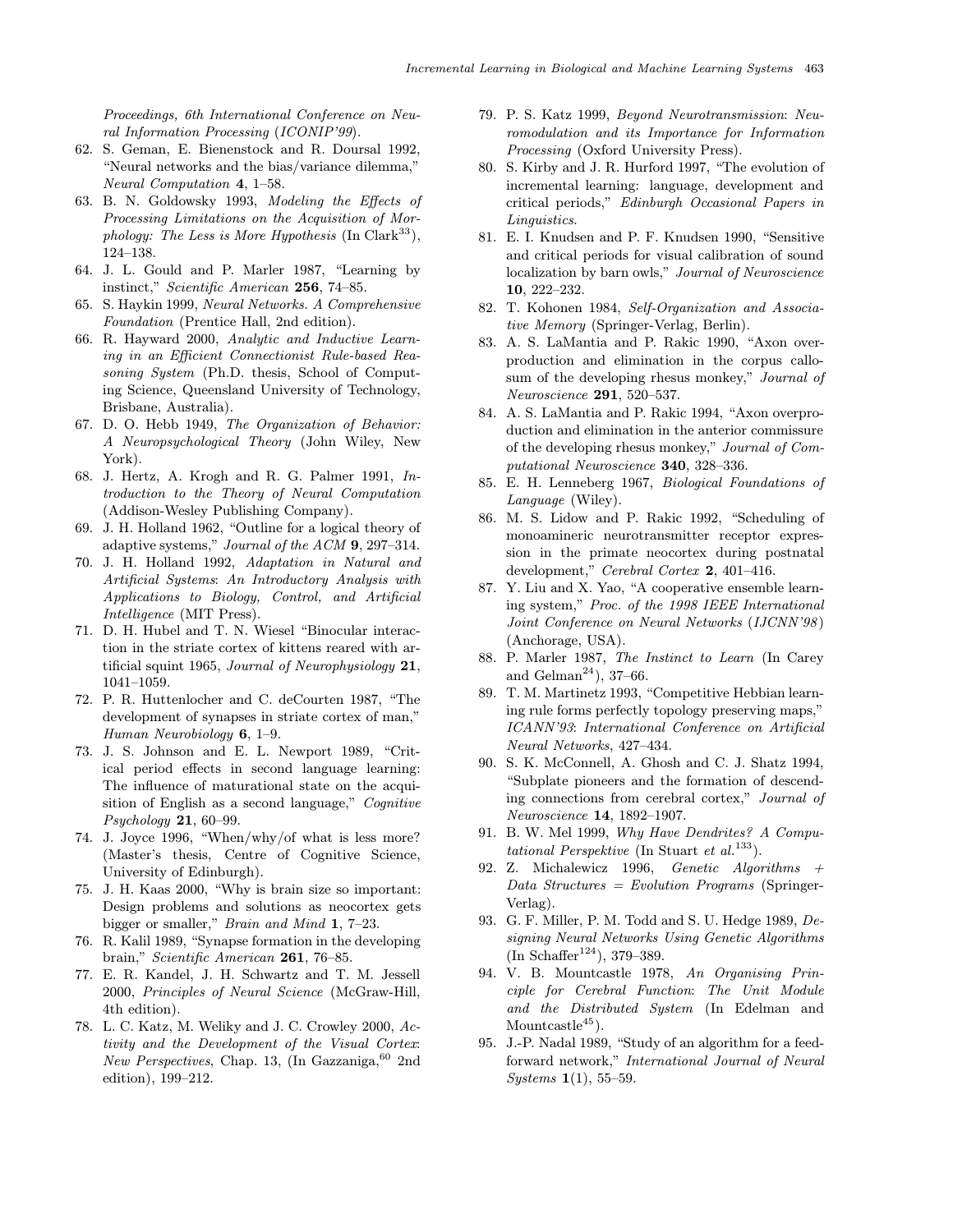- 96. E. Newport 1990, "Maturational constraints on language learning," Cognitive Science 14, 11–21.
- 97. H. J. Novacek 1992, "Mammalian phylogeny shaking the tree," *Nature* **356**, 121–125.
- 98. O. M. Omidvar and C. L. Wilson, eds. 1997, Progress In Neural Networks (Ablex Publishing Corporation, Norwood, New Jersey).
- 99. R. W. Oppenheim 1991, "Cell death during development of the nervous system," Annu. Rev. Neurosci. 14, 453–501.
- 100. W. Penfield and L. Roberts 1959, Speech and Brain Mechanisms (New York, Atheneum).
- 101. B. Pettmann and C. E. Henderson 1998, "Neuronal cell death," Neuron 20, 633–647.
- 102. S. Pinker 1994, The Language Instinct: How The Mind Creates Language (New York, William Morrow).
- 103. J. C. Platt 1991, "A resource-allocating network for function interpolation," Neural Computation 3(2), 213–225.
- 104. V. W. Porto 1997, Neural-Evolutionary Systems, Chap. D1, (In Bäck et al.<sup>6</sup>), D1.1:1–D1.3:2.
- 105. L. Prechelt 1997, "Investigation of the CasCor family of learning algorithms," Neural Networks 10, 885–896.
- 106. D. J. Price and D. J. Willshaw 2000, Mechanisms of Cortical Development (Oxford University Press).
- 107. S. R. Quartz and T. J. Sejnowski 1997, "The neural basis of cognitive development: A constructivist manifesto," Behavioral and Brain Sciences 20(4), 537–596.
- 108. P. T. Quinlan 1998, "Structural change and development in real and artificial neural networks," Neural Networks 11, 577–599.
- 109. P. Rakic 1985, "Limits of neurogenesis in primates," Science 227, 154–156.
- 110. P. Rakic 1995, Corticogenesis in Human and Nonhuman Primates, Chap. 8, (In Gazzaniga,  $59$  1st edition), 127–145.
- 111. P. Rakic 2000, Setting the Stage for Cognition: Genesis of the Primate Cerebral Cortex, Chap. 1, (In Gazzaniga,  $60$  2nd edition), 7-21.
- 112. P. Rakic, J.-P. Bourgeois, M. E. Eckenhoff, N. Zecevic and P. S. Goldman-Rakic 1986, "Concurrent overproduction of synapses in diverse regions of the primate cerebral cortex," Science 232, 232–235.
- 113. J. Randløv 2000, "Shaping in reinforcement learning by changing the physics of the problem," Proceedings of the Seventeenth International Conference on Machine Learning (ICML'2000), 767–774.
- 114. J. Randløv, A. G. Barto and M. T. Rosenstein 2000, "Combining reinforcement learning with a local control algorithm," Proceedings of the Seventeenth International Conference on Machine Learning (ICML'2000), 775–782.
- 115. I. Rapin and S. Segalowitz, eds. 2002, Handbook of

Neuropsychology, Child Neurology, Vol. 6, (Elsevier, 2nd edition).

- 116. R. Reed 1993, "Pruning algorithms a survey," IEEE Transactions on Neural Networks 4, 740–747.
- 117. M. Riedmiller 1994, "Advanced supervised learning in multi-layer perceptrons – from backpropagation to adaptive learning algorithms," Computer Standards and Interfaces 5, (Special Issue on Neural Networks).
- 118. M. Riedmiller and H. Braun 1993, "A direct adaptive method for faster backpropagation learning: The RPROP algorithm.," (In H. Ruspini, ed., Proceedings of the IEEE International Conference on Neural Networks (ICNN), San Francisco, CA, March 28–April 1, 1993), 586–591.
- 119. D. L. T. Rohde and D. C. Plaut 1997, "Simple recurrent networks and natural language: How important is starting small?" Proceedings of the 19th Annual Conference of the Cognitive Science Society, 656–661.
- 120. D. L. T. Rohde and D. C. Plaut 1999, "Language acquisition in the absence of explicit negative evidence: How important is starting small?" Cognition 72, 67–109.
- 121. A. J. F. Rooij, L. C. Jain and R. P. Johnson 1996, Neural Network Training Using Genetic Algorithms (World Scientific Publishing Co. Pte. Ltd.).
- 122. G. Roth and M. F. Wullimann 1996, Evolution der Nervensysteme und der Sinnesorgane, Chap. 1, (In Dudel et  $al.^{44}$ ).
- 123. W. S. Sarle 1999, comp.ai.neural-nets faq: Learning. posted in: comp.ai.neural-nets.
- 124. J. D. Schaffer, ed. 1989, Proceedings of the Third International Conference on Genetic Algorithms and Their Applications (Morgan Kaufmann, San Mateo, CA).
- 125. J. D. Schaffer, D. Whitley and L. J. Eshelman 1992, "Combinations of genetic algorithms and neural networks: A survey of the state of the art," International Workshop on Combinations of Genetic Algorithms and Neural Networks (1992), Baltimore, Maryland (Los Alamos, California, IEEE Press), 1–37.
- 126. H.-P. Schwefel 1965, "Kybernetische Evolution als Strategie der experimentellen Forschung in der Strömungstechnik. Master's thesis, TU Berlin, Hermann Föttinger Institut für Hydrodynamik.
- 127. H.-P. Schwefel 1977, Numerische Optimierung von Computermodellen mittels der Evolutionsstrategie (Birkhäuser).
- 128. H.-P. Schwefel 1995, Evolution and Optimum Seeking (John Wiley).
- 129. O. G. Selfridge, R. S. Suton and A. G. Barto 1985, "Training and tracking in robotics," Proceedings of the Ninth International Joint Conference in Artificial Intelligence, 670–672.